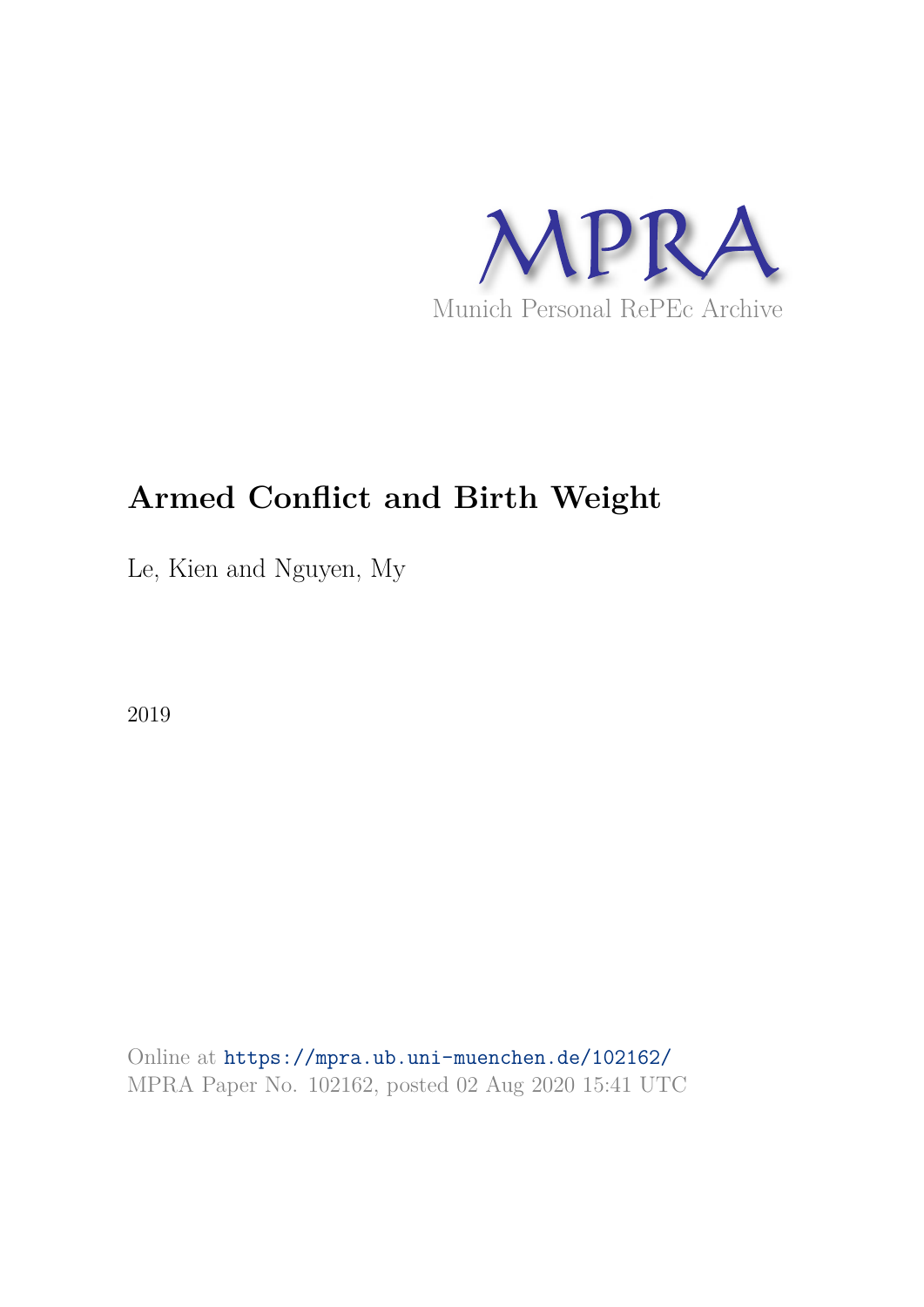## Armed Conflict and Birth Weight

Kien Le & My Nguyen†

#### $\rm Abstract$   $\_$

This paper investigates the hidden yet persistent cost of conflict to birth weight outcomes for 53 developing countries experiencing conflict in the past three decades (1990-2018). Exploiting the variation across districts and conception months-years, we find that intrauterine exposure to armed conflict in the first trimester of pregnancy reduces child's weight at birth by 2.8% and raises the incidence of low birth weight by 3.2 percentage points. Infants born to poor and low educated mothers are especially vulnerable to the adverse repercussions of armed conflict. Given the long-lasting consequences of poor infant health over the life cycle, our findings call for global efforts in the prevention and mitigation of conflict. Extra attention should be directed to children and women from disadvantaged backgrounds.

JEL codes: I15, J13, O15

Keywords: Armed Conflict, Birth Weight, Intergenerational Effects, Developing Countries

<sup>†</sup> Contact: kle24@lsu.edu and mngu129@lsu.edu. Department of Economics, Louisiana State University. We thank two anonymous reviewers for insightful suggestions. Any errors remain our own.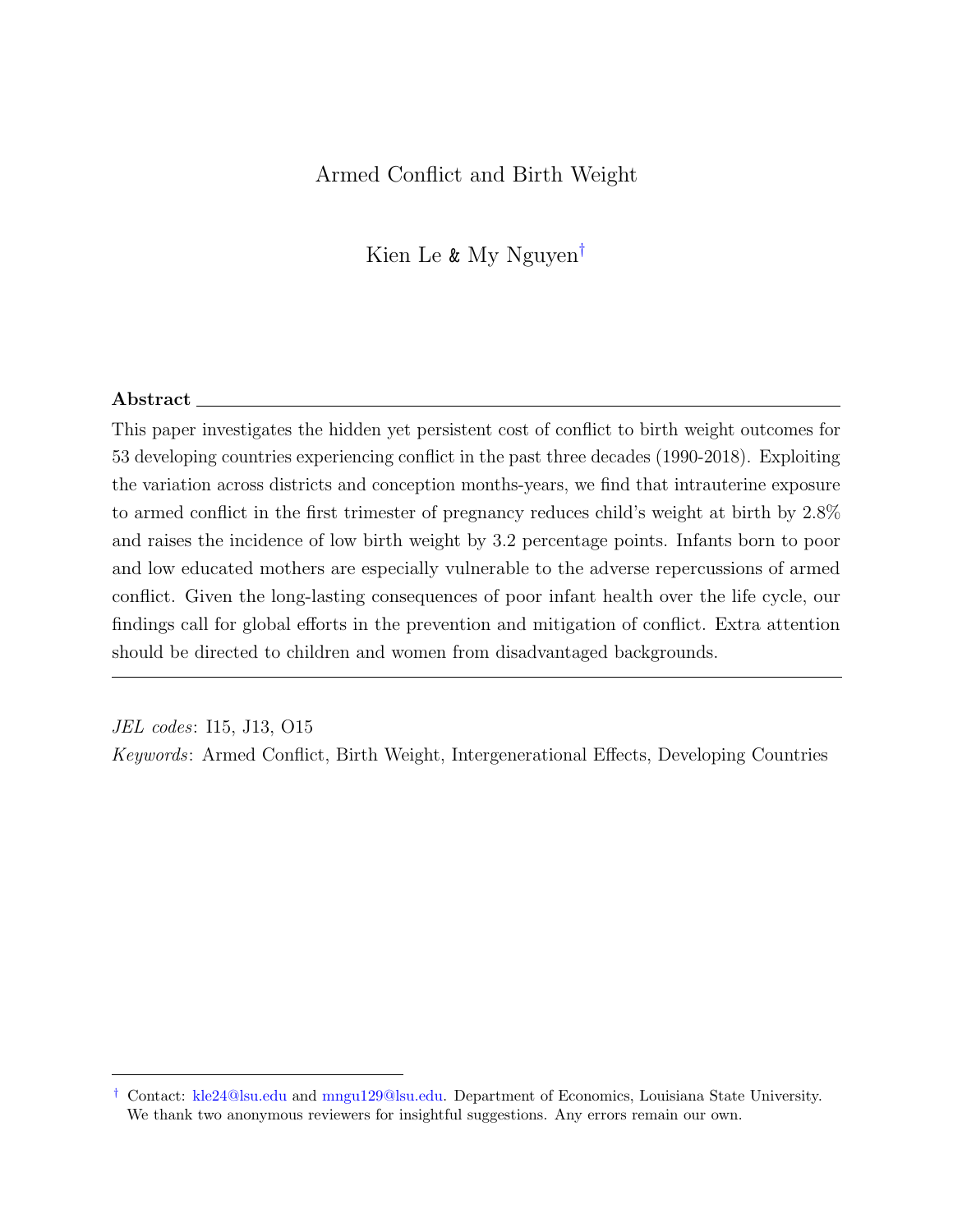#### 1 Introduction

Armed conflict remains a threat not only to global peace but also to sustainable development. The world has witnessed an overall upward trend in the number of armed conflicts (Dupuy and Rustad, 2018). Approximately 90% of current conflict-related casualties involve civilians, which mostly consist of women and children (World Bank, 2011). Moreover, Alamir et al. (2018) estimate that, between 1960 and 2014, the global economic loss due to armed conflict accumulates to approximately US\$26.8 trillion (in 2010 constant prices), representing 33% of the 2014 global Gross Domestic Product (GDP).

Previous studies show that the costs of armed conflict are atrocious and far-reaching. The apparent cost is the loss of lives and permanent injuries (Dunne et al., 2013). By impeding capital accumulation, armed conflict can also depress production capacity and lower economic growth (Sachs, 2008; Dunne et al., 2013). Conflict can further worsen health outcomes, decrease educational attainment, as well as reduce future earnings for exposed individuals (Bundervoet et al., 2009; Bruck et al., 2019; Le and Nguyen, 2020a). To make matters worse, it is possible for the negative ramifications of armed conflict to be passed on to the second generation. In particular, by imposing acute physical and psychological distress on pregnant women, armed conflict can imperil the babies in utero, leading to poor birth outcomes (Mansour and Rees, 2012; Bruck et al., 2017).

This paper investigates how intrauterine exposure to armed conflict affects infant health proxied by birth weight outcomes for 53 developing countries experiencing conflict during the period of 1990-2018. By examining the intergenerational effects of armed conflict, the study makes three contributions to the literature. First, we estimate the hidden yet persistent cost of conflict, the cost to human capital formation of the future generation, whereas much focus has been placed on individuals directly affected by conflict (Bruck et al., 2017). Second, instead of targeting one single country, we explore the intergenerational consequences of armed conflict in the context of 53 developing countries across five continents over nearly three decades. The wide coverage in both spatial and temporal dimensions lends external validity to our estimated cost of conflict to early human capital. Finally, given the mixed evidence on the relative importance of the exposure timing, we further contribute to the literature by accounting for the timing of utero exposure to armed conflict. Our findings support the importance of the first trimester.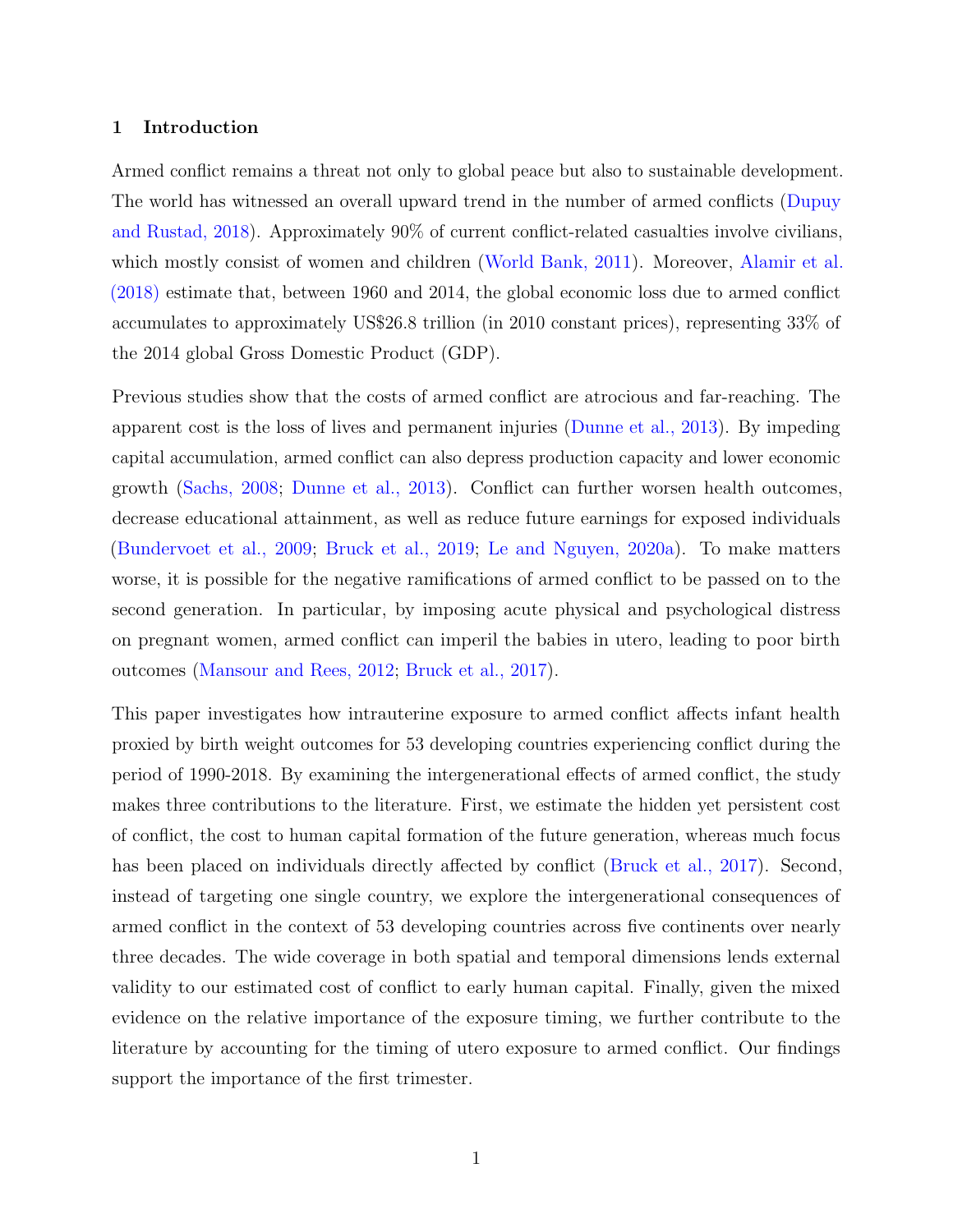In terms of identification, we adopt the difference-in-differences (DiD) approach across districts and conception months-years to estimate the impacts of utero exposure to armed conflict on birth weight outcomes. In other words, we compare the birth weight outcomes of children born to mothers exposed to armed conflict during pregnancy with those born to mothers unexposed to such events during pregnancy within the same district, relative to the analogous differences for mothers residing in a different district. Our primary data sources are the Uppsala Conflict Data Program Geo-referenced Event Dataset (UCDP-GED) and the Demographic and Health Surveys supplemented with GPS datasets (DHS-GPS). The UCDP-GED is a comprehensive dataset on armed conflict worldwide. The DHS-GPS provides us with rich information on mothers and children as well as their geographic locations.

Our study reaches the following findings. Intrauterine exposure to armed conflict in early pregnancy imposes adverse ramifications on newborn health proxied by birth weight outcomes. Specifically, exposure to armed conflict during the first trimester in utero reduces the child's weight at birth by 2.8% and raises the probability of the infant having low birth weight by 3.2 percentage points.<sup>1</sup> Besides, infants born to poor and low educated mothers are especially vulnerable to the detrimental repercussions of armed conflict. Particularly, poor mothers exposed to armed conflict during the first trimester are more likely to give birth to low birth weight infants by 5.7 percentage points while the effect on non-poor mothers is much smaller in magnitude and statistically insignificant. The incidence of low birth weight is 4 percentage points higher for women with low education (educational attainment is below the secondary level) whereas there is no such negative effect for higher educated women. The results demonstrate the vulnerability to armed conflict of children from disadvantaged backgrounds.

The paper offers meaningful implications for policy. Our findings represent the serious but less visible cost of conflict. Specifically, the deteriorating impacts on birth weight outcomes underline the detrimental ramifications of armed conflict on long-term human capital since poor infant health can leave persistent consequences over the life cycle such as higher susceptibility to diseases, lower educational attainment, and worsening labor market outcome (Reyes and Manalich, 2005; Black et al., 2007; Oreopoulos et al., 2008; Xie et al., 2019). As a result, the paper calls for global efforts in the prevention of conflict. Intervention measures to mitigate the impacts of on-going conflict and post-conflict reconstruction initiatives are also

<sup>&</sup>lt;sup>1</sup> World Health Organization defines low birth weight as birth weight less than 2.5 kilograms.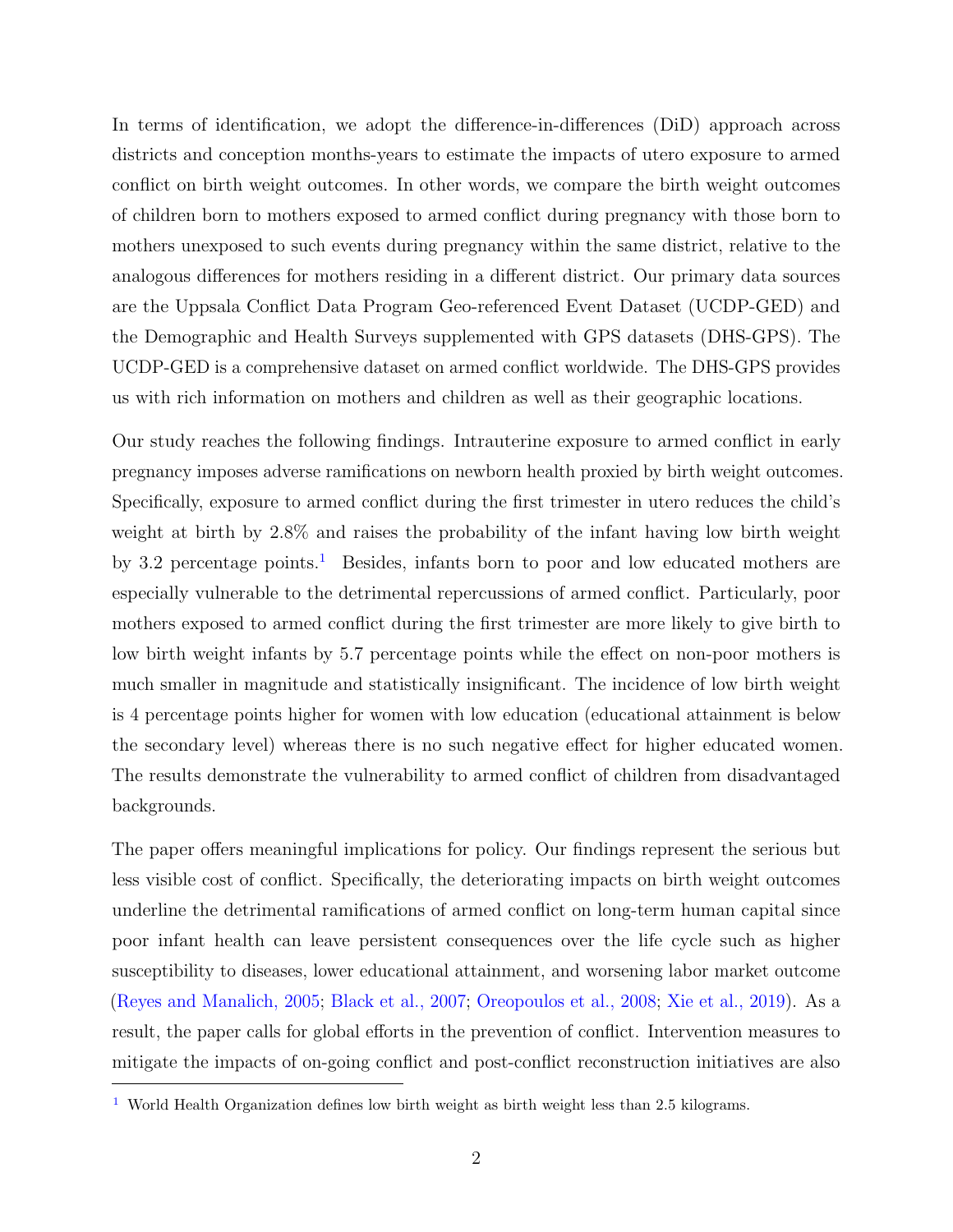important to deal with the cost of conflict. Extra attention should be directed to children and women from disadvantaged backgrounds since this is the most vulnerable group.

The paper proceeds as follows. Section 2 presents the literature review. Section 3 describes our data. Section 4 outlines the empirical methodology. Section 5 reports estimating results. Section 6 concludes the study.

#### 2 Literature Review

Our empirical model to estimate the intergenerational impacts of armed conflict is guided by the theoretical work of Corman et al. (1987). In particular, their model suggests that parents maximize utility in which infant health is one of the arguments. Solving the model gives us infant health as a function of maternal health and prenatal health inputs (e.g. vitamin supplement, vaccine, food, medical services). In our context, armed conflict could affect the infant health production by both deteriorating maternal health and altering prenatal health inputs. Regarding maternal health, not only does armed conflict entail a substantial physical health risk but it also places a tremendous psychological burden on the mother. As for prenatal health inputs, armed conflict can suppress the availability of various nutrition goods and health care services to pregnant women. All these changes are likely to worsen infant health.

Our paper is closely related to empirical studies on the intergenerational effects of violent conflict (Ghobarah et al. 2004; Devakumar et al., 2014; Bruck et al., 2017).<sup>2</sup> Prior studies suggest that conflict can impede human capital of the future generation (in the form of unfavorable birth outcomes) through the imposition of both physical and psychological trauma on pregnant women. First, during conflict, women are usually the target of physically violent incidents such as rape and trafficking, which is clearly a threat to the babies in utero (Bruck et al., 2017). With limited access to prenatal care and deficient nutrition during the period of conflict, the health of the infants can further be jeopardized (Mansour and Rees, 2012; Bruck et al., 2017).

Second, besides the immense physical risks, conflict can inflict pregnant women with substan-

<sup>&</sup>lt;sup>2</sup> The study also complements the literature on the direct impacts of conflict on the economy and individuals. For example, conflict imposes apparent costs such as the loss of lives and the devastation of production capacity (Dunne et al., 2013). Conflict also destroys human capital accumulation such as worsening health outcomes and lowering educational attainment for exposed individuals (Bundervoet et al., 2009; Le and Nguyen, 2020a).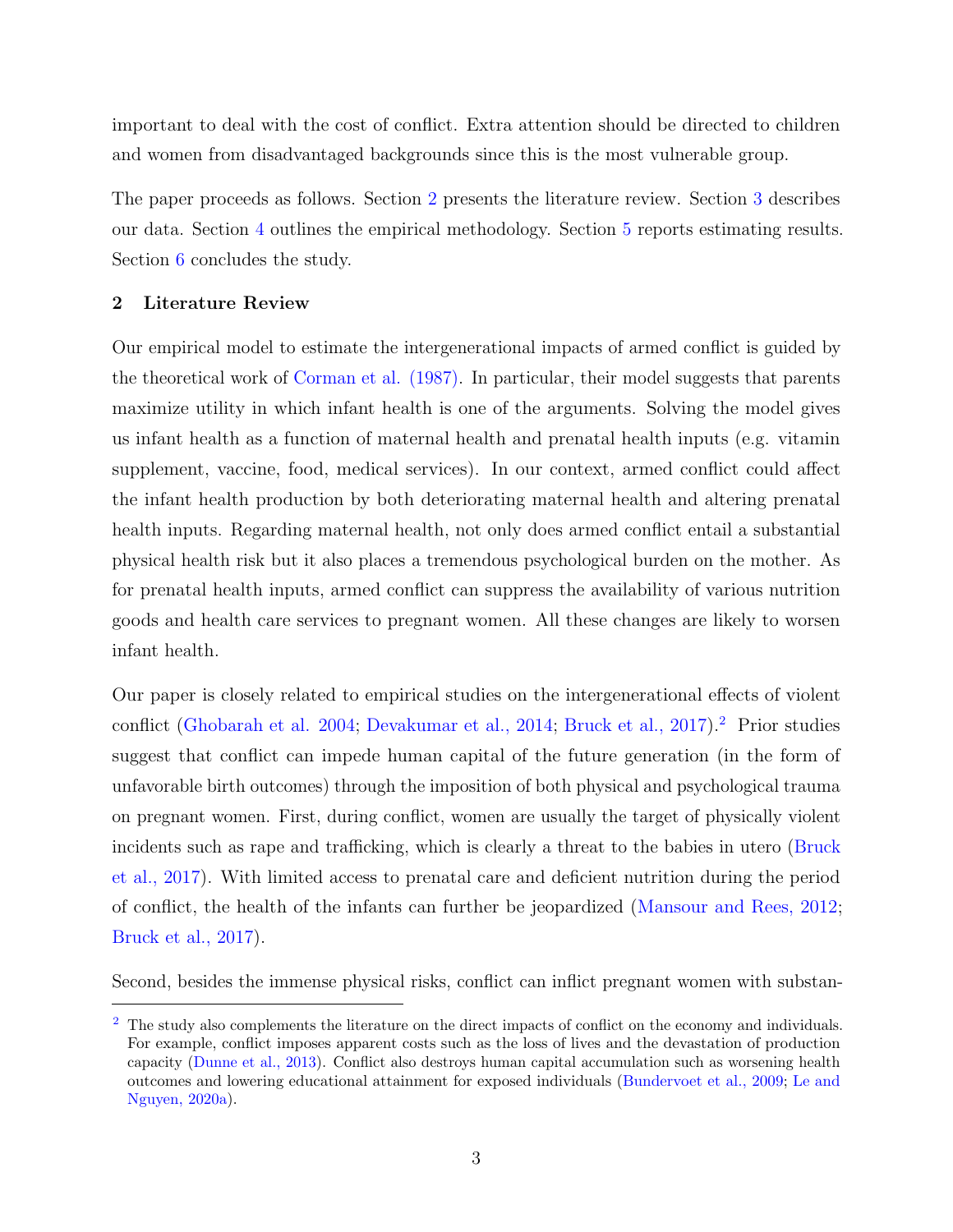tial psychological distress, which in turn negatively affects infant health (Mansour and Rees, 2012; Sherrieb and Norris, 2013; Quintana-Domeque and Rodenas-Serrano, 2017; Brown, 2020). For example, intrauterine exposure to the 9/11 WTC attacks in New York City and the 2004 train bombings in Madrid raises the incidence of low birth weight, mainly through increased maternal stress during pregnancy (Sherrieb and Norris, 2013; Brown, 2020). By imposing acute psychological damage on pregnant women, the Al-Aqsa Intifada (i.e. the intensified IsraeliPalestinian violence period) worsens birth outcomes in terms of birth weight in the context of Palestine (Mansour and Rees, 2012).

Despite an overall consensus on the detrimental effects of utero exposure to negative shocks on infant health outcomes, there exists conflicting evidence for the relative importance of the exposure timing in both medical and economics literature. Regarding nutrition, Lunney (1998) finds that restricted maternal nutrition in the third trimester worsens birth outcomes whereas nutritional deprivation during the first trimester does not. Regarding maternal stress, while several medical studies document the negative association between stress during the second trimester and birth weight (Field et al., 2006; Field and Diego, 2008), others point to the importance of the first-trimester exposure to mental distress (Schneider et al., 1999; Van den Bergh et al., 2005). In the economics literature, the majority of works uncover that utero exposure to adverse events during the first trimester of pregnancy leads to poor infant health outcomes (Torche, 2011; Mansour and Rees, 2012; Quintana-Domeque and Rodenas-Serrano, 2017; Brown, 2020).

#### 3 Data

Our primary data sources are the Uppsala Conflict Data Program Geo-referenced Event Dataset (UCDP-GED) and the Demographic and Health Survey (DHS). The UCDP-GED is a dataset on armed conflict worldwide since the beginning of 1989. The DHS provides us with information on birth weight and the various characteristics of women as well as their children since 1986. We describe each dataset in more detail below.

#### 3.1 Data on Conflict

Information on armed conflict is taken from the latest version (version 19.1) of the UCDP-GED, a global dataset that records armed conflict since the beginning of 1989. UCDP-GED is developed by the Department of Peace and Conflict Research of Uppsala University. The focus of UCDP-GED is conflict or armed violence. The smallest unit of observation in the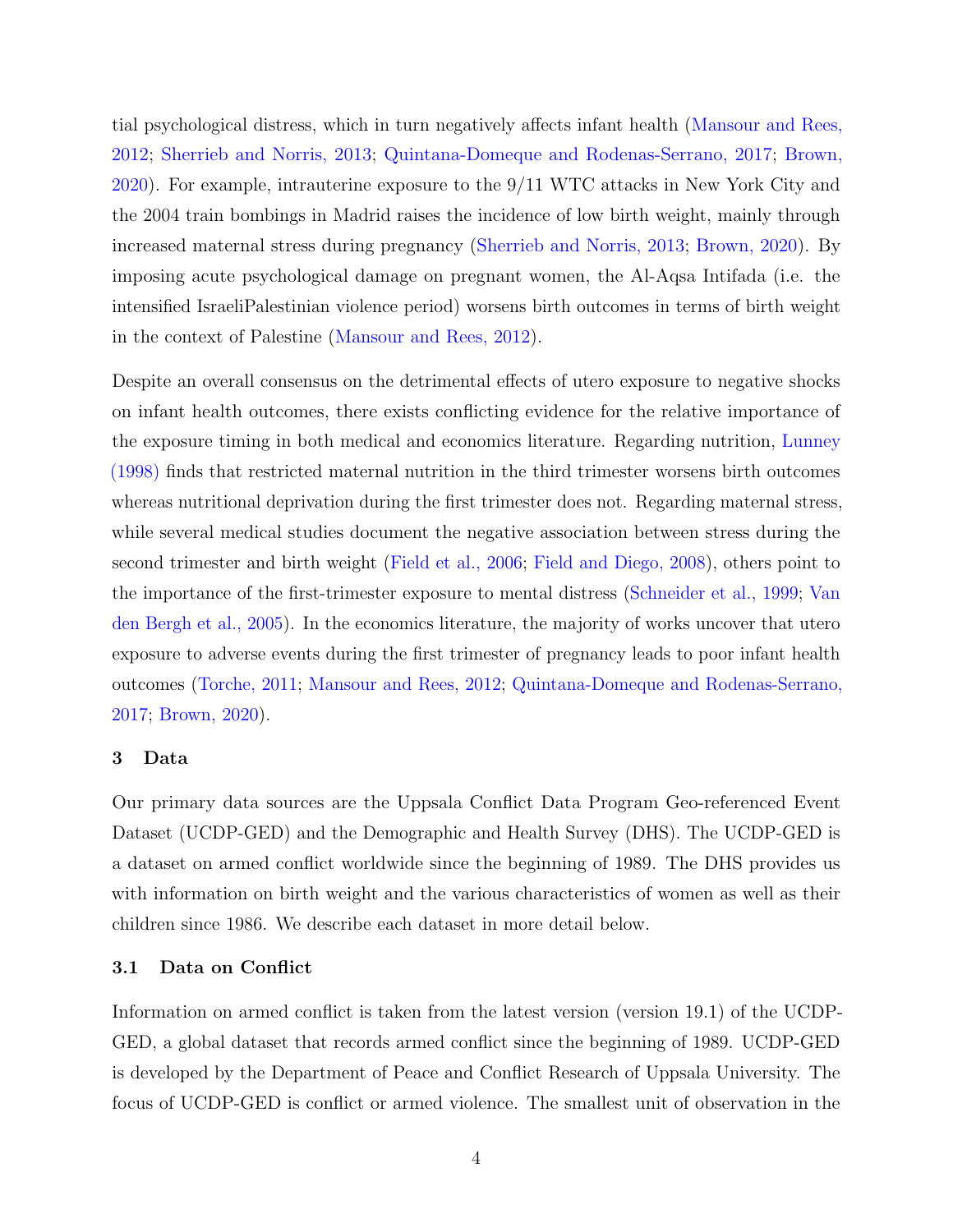UCDP-GED is the event, which refers to "an individual incident (phenomenon) of lethal violence occurring at a given time and place" (Sundberg and Melander, 2013; Stina, 2019). To be counted as an event, the incident needs to (i) involve the use of arms (e.g. weapons) by an "organized actor" against another "organized actor" or against civilians and (ii) lead to at least one direct death. UCDP-GED defines "organized actor" as a government of an independent state, a formally organized group, or an informally organized group. For each event, the UCDP-GED records the place of occurrence (identified by one pair of latitude and longitude coordinates) as well as the date of occurrence. The lowest administrative level that coordinates fall into is the village/town (administrative level 3) and the lowest temporal level is the day.

#### 3.2 Data on Child Outcomes

Information on birth weight outcomes and a variety of mother/child characteristics are drawn from the Demographic and Health Surveys. The DHS program is funded by the United States Agency for International Development (USAID) along with other sponsors such as the United Nations Children's Fund (UNICEF), the United Nations Population Fund (UNFPA), the World Health Organization (WHO), and the Joint United Nations Program on HIV and AIDS (UNAIDS). The DHS, administered in over 90 developing countries since 1986, is a rich dataset focusing on women and children. We mainly rely on the Woman's Questionnaire which concentrates on women in reproductive ages (15-49). These women were asked questions on their demographic backgrounds, health, fertility, birth weight and the birth date of their children, among others.<sup>3</sup>

In order to match with the UCDP-GED, we need the geographic locations of the mothers and children. Therefore, we utilize the DHS surveys where GPS datasets are available (DHS-GPS). In these surveys, participating households are geo-referenced. In other words, the geographic location of the household's residential cluster can be identified by one pair of latitude and longitude coordinates. The lowest administrative level that coordinates fall into is the district (administrative level 2).

<sup>3</sup> Unfortunately, the DHS does not collect the information on gestational age. Therefore, we cannot examine the impacts on premature birth.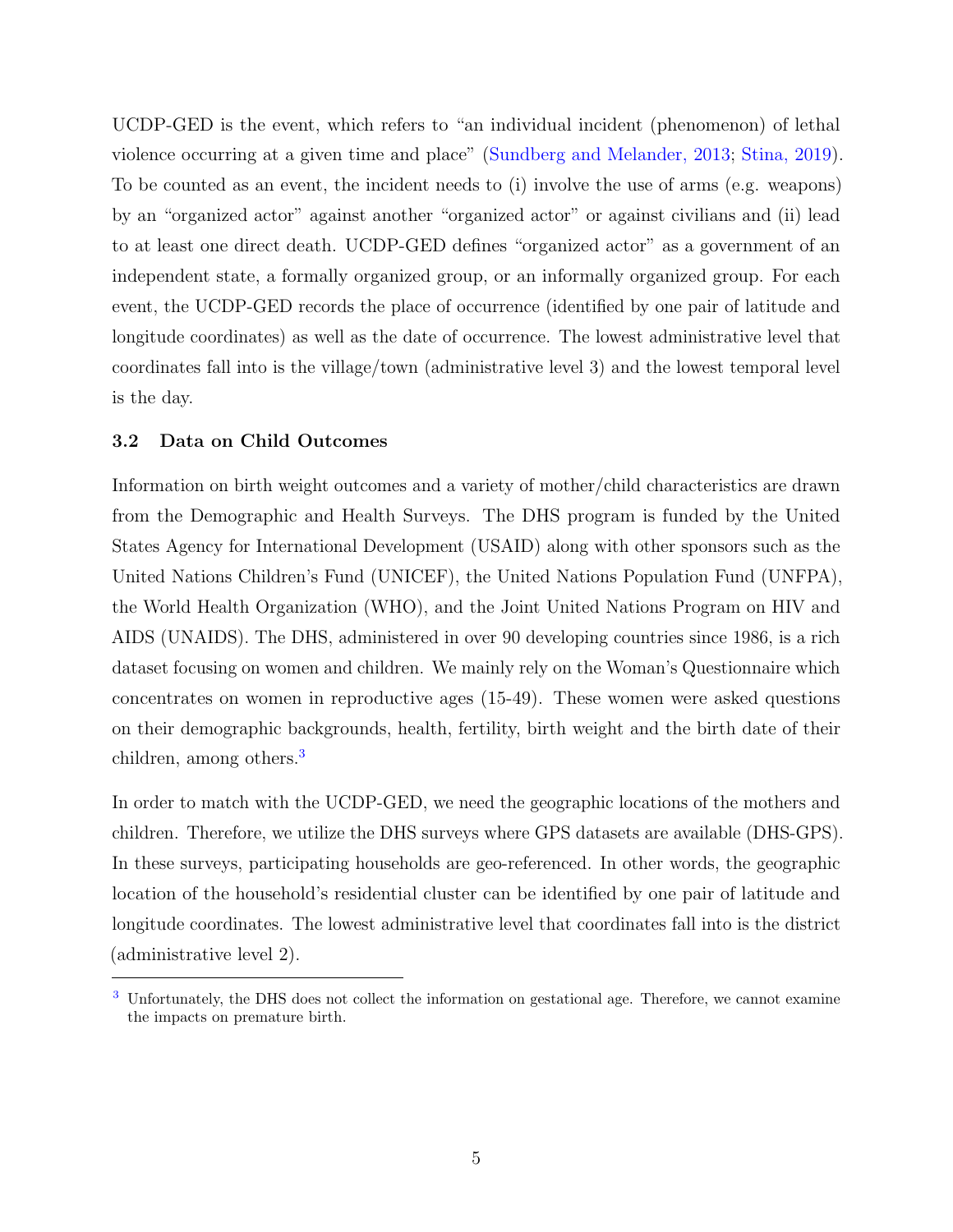#### 3.3 Estimation Sample

We first restrict our sample to DHS-GPS surveys with information on birth weight. Then, we merge the UCDP-GED with the DHS-GPS datasets. Because the smallest geographic unit DHS-GPS coordinates fall into is the district (subnational administrative level 2) while the lowest administrative level that UCDP-GED coordinates fall into is the village/town (subnational administrative level 3), we need to aggregate the armed conflict events in the UCDP-GED to the district level. With the geographic details, we can identify whether the mothers' district of residence experienced the armed conflict or not. Given that the timing of conflict is available from UCDP-GED and the child's birth date is present in the DHS-GPS, we can calculate whether a child was exposed to armed conflict in utero. In other words, with the spatial and temporal information, we can identify the timing of exposure to armed conflict for mothers and children in our sample.



Note: The shaded regions illustrate the geographic coverage of our sample.

There are three main explanatory variables in our analysis, including  $Tri_1$ ,  $Tri_2$ , and  $Tri_3$ . They are one-zero indicators taking the value of one if the mother experienced armed conflict in her residence district during the first, second, and third trimesters of pregnancy, respectively, and zero otherwise.<sup>4</sup> For example, let us consider a child born in September 2005. If armed conflict occurred in February (or any time between January and March), the child was exposed to the conflict in the first trimester  $(Tri_1 = 1, Tri_2 = 0,$  and  $Tri_3 = 0)$ . If there

 $4$  Based on Mansour and Rees (2012), we define trimesters as follows. The first trimester is defined as 6-9 months before birth. The second trimester refers to a period of 3-5 months before birth. The third trimester refers to the period of 0-2 months before birth. Similarly, conception month can be calculated as 9 months prior to the birth date.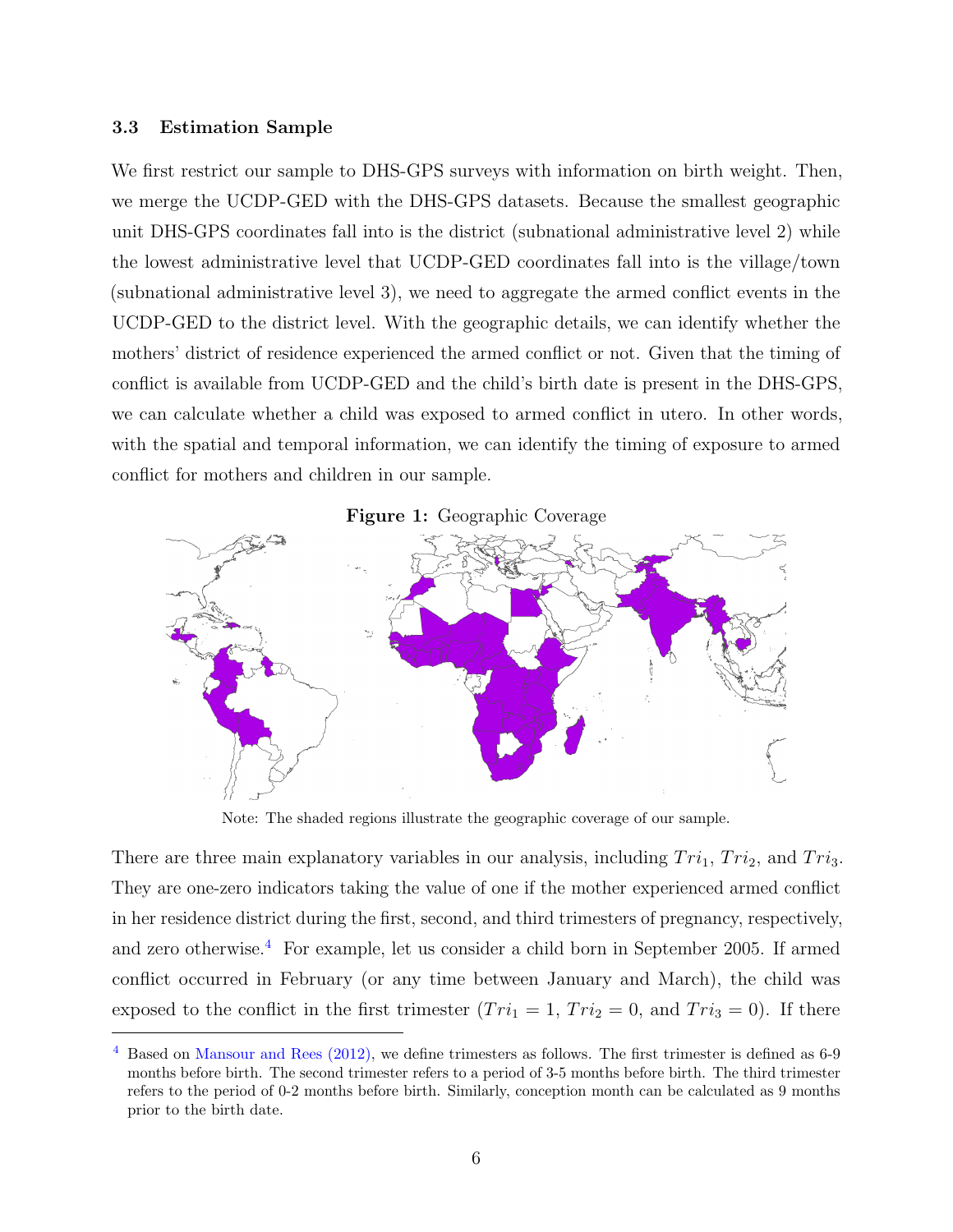was another conflict in May, then the child was exposed in the first and second trimesters  $(Tri_1 = 1, Tri_2 = 1, and Tri_3 = 0).$ 

|                                | All      | Exposed                      | Unexposed |
|--------------------------------|----------|------------------------------|-----------|
|                                |          | Mean<br>(Standard Deviation) |           |
|                                | (1)      | (2)                          | (3)       |
| Panel A: Dependent Variables   |          |                              |           |
| Birth Weight (kg)              | 3.104    | 3.017                        | 3.104     |
|                                | (0.679)  | (0.694)                      | (0.679)   |
| Low Birth Weight               | 0.112    | 0.133                        | 0.112     |
| (Birth Weight $< 2.5$ kg)      | (0.316)  | (0.339)                      | (0.315)   |
| Panel B: Explanatory Variables |          |                              |           |
| Birth Interval (months)        | 43.093   | 42.540                       | 43.097    |
|                                | (27.231) | (25.351)                     | (27.245)  |
| Mother's Age at Birth          | 28.213   | 27.856                       | 28.216    |
|                                | (5.719)  | (5.494)                      | (5.720)   |
| Mother's Education             | 0.183    | 0.170                        | 0.183     |
| (at least Secondary)           | (0.387)  | (0.376)                      | (0.387)   |
| Male Child                     | 0.517    | 0.520                        | 0.517     |
|                                | (0.499)  | (0.500)                      | (0.500)   |
| Plural Birth                   | 0.013    | 0.017                        | 0.013     |
|                                | (0.115)  | (0.130)                      | (0.115)   |
| Birth Order                    | 3.503    | 3.330                        | 3.505     |
|                                | (1.856)  | (1.695)                      | (1.857)   |
| Observations                   | 293,997  | 2,319                        | 291,678   |

Table 1: Summary Statistics

Note: Birth weight is measured in kilograms (kg). Low birth weight is defined as birth weight less than 2.5 kg. Mother's Education in an indicator taking the value of one if mother completes at least secondary education. Birth interval is the interval (in months) between current birth and the preceding one.

Our sample consists of 293,997 children across 53 countries where pregnant women were exposed to armed conflict between 1990 and 2018. The list of countries is provided in Table A1 in the appendix. Figure 1 illustrates the geographic coverage of our sample. The proportion of women subject to armed conflict by country is reported in Table  $A2$ . The descriptive statistics for our outcome and control variables are presented in Table 1 for the entire sample and disaggregated by the conflict utero exposure status.<sup>5</sup> As shown in Column 1 of Panel A, the average birth weight is 3.1 kilograms (kg). According to WHO, "low birth weight" is defined as weighing less than 2.5 kg. In our sample, approximately 11.2% of children weighing

<sup>&</sup>lt;sup>5</sup> The exposed group consists of children born to mothers experiencing armed conflict during pregnancy. The unexposed group comprises children born to mothers not experiencing armed conflict during pregnancy, which includes (i) mothers exposed to armed conflict prior to conception, (ii) mothers subject to armed conflict after the delivery, and (iii) mothers unexposed to armed conflict. Details are provided in Section 4.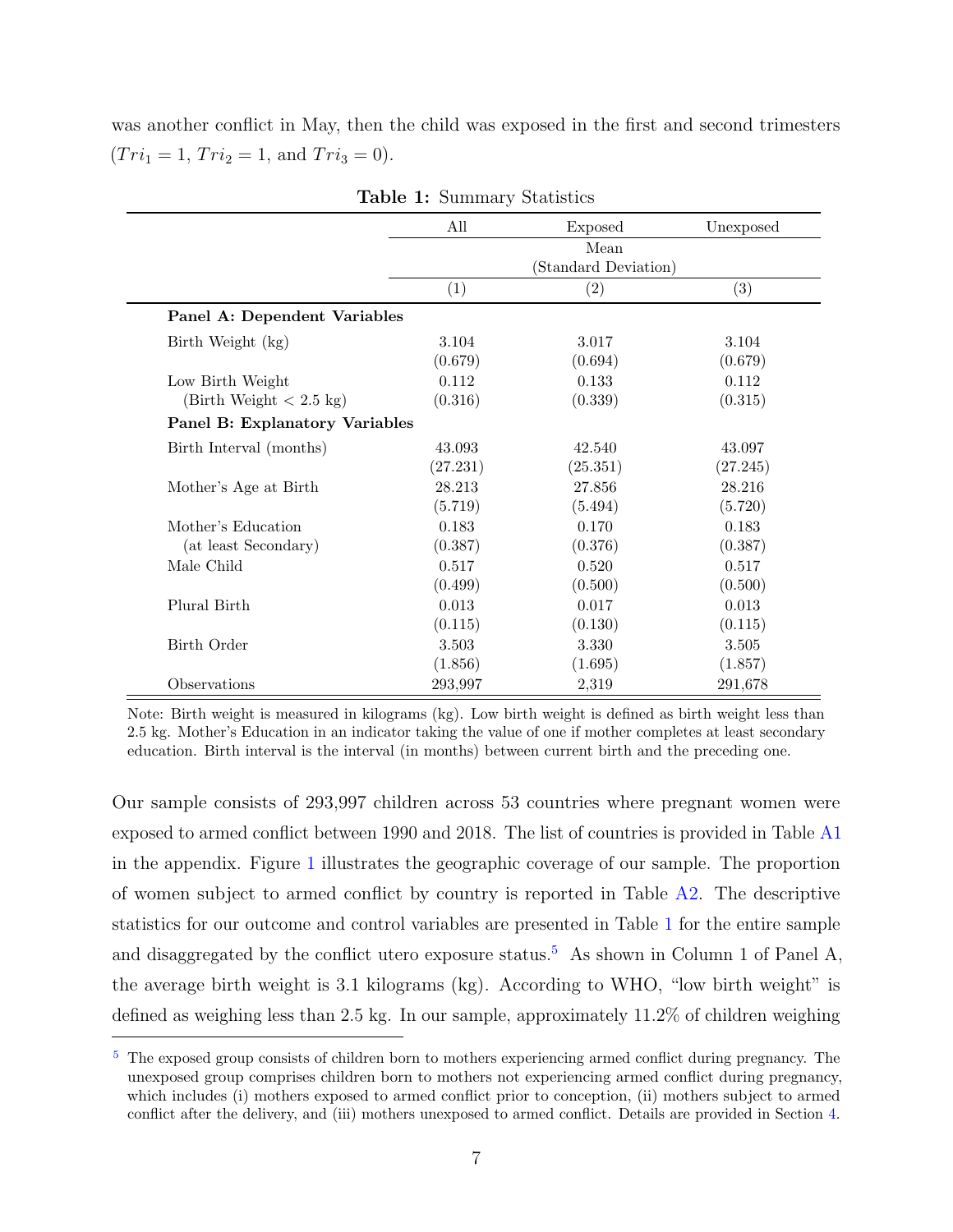less than 2.5 kg at birth, i.e. considered low birth weight. As shown in Columns 2 and 3 of Panel A, the average birth weight is lower for children exposed to armed conflict in utero than the unexposed ones. Consistently, the fraction of low birth weight is higher for infants exposed to armed conflict in utero.

Summary statistics of control variables are provided in Panel B. Birth interval takes the mean value of approximately 43 months for the full sample and it is slightly longer for children in the unexposed group. Mothers in the unexposed group are somewhat older at childbirth and tend to have more education. The fraction of male newborns is higher in the exposed group. In Table A3, we test the differences in these baseline characteristics (birth interval, mother's age at birth, mother's education, child gender, birth plurality, and birth order) between the exposed and the unexposed groups. Specifically, we regress each of these characteristics on an indicator Expose that takes the value of one if the mother was exposed to armed conflict when she was pregnant, zero otherwise, conditioning on district fixed effects, conception month-year fixed effects, and the country-specific linear time trend at the conception month-year level. As shown in Table A3, none of the point estimates is statistically significant, pointing to the non-existence of the differences in these characteristics between the two groups.

#### 4 Empirical Methodology

To estimate the effects of exposure to armed conflict during pregnancy on birth weight outcomes and tackle the lack of consensus on the relative importance of the exposure timing (Lunney, 1998; Field et al., 2006; Field and Diego, 2008), we adopt the difference-in-differences (DiD) model, given by,

$$
Y_{idct} = \beta_0 + \beta_1 Tri_{1,det} + \beta_2 Tri_{2,det} + \beta_3 Tri_{3,det} + X'_{idct} \Omega + \lambda_d + \delta_t + \gamma_c \times t + \epsilon_{idct} \tag{1}
$$

where the subscript i, d, c, and t correspond to child, district of residence, country, and conception month-year. The outcome variable,  $Y_{idct}$ , is the health measures of the child at birth, namely weight at birth (in log form) and whether the child has a low weight at birth (defined as birth weight less than 2.5 kg). As we want to explore exposure to armed conflict in which stage of pregnancy affects birth weight outcomes, we include trimester-specific exposure indicators as our key explanatory variables,  $Tri_{1,dt}$ ,  $Tri_{2,det}$ , and  $Tri_{3,det}$ , taking the value of one if the mother is exposed to armed conflict in her residence district during the first, second, and third trimester of pregnancy, respectively, and zero otherwise.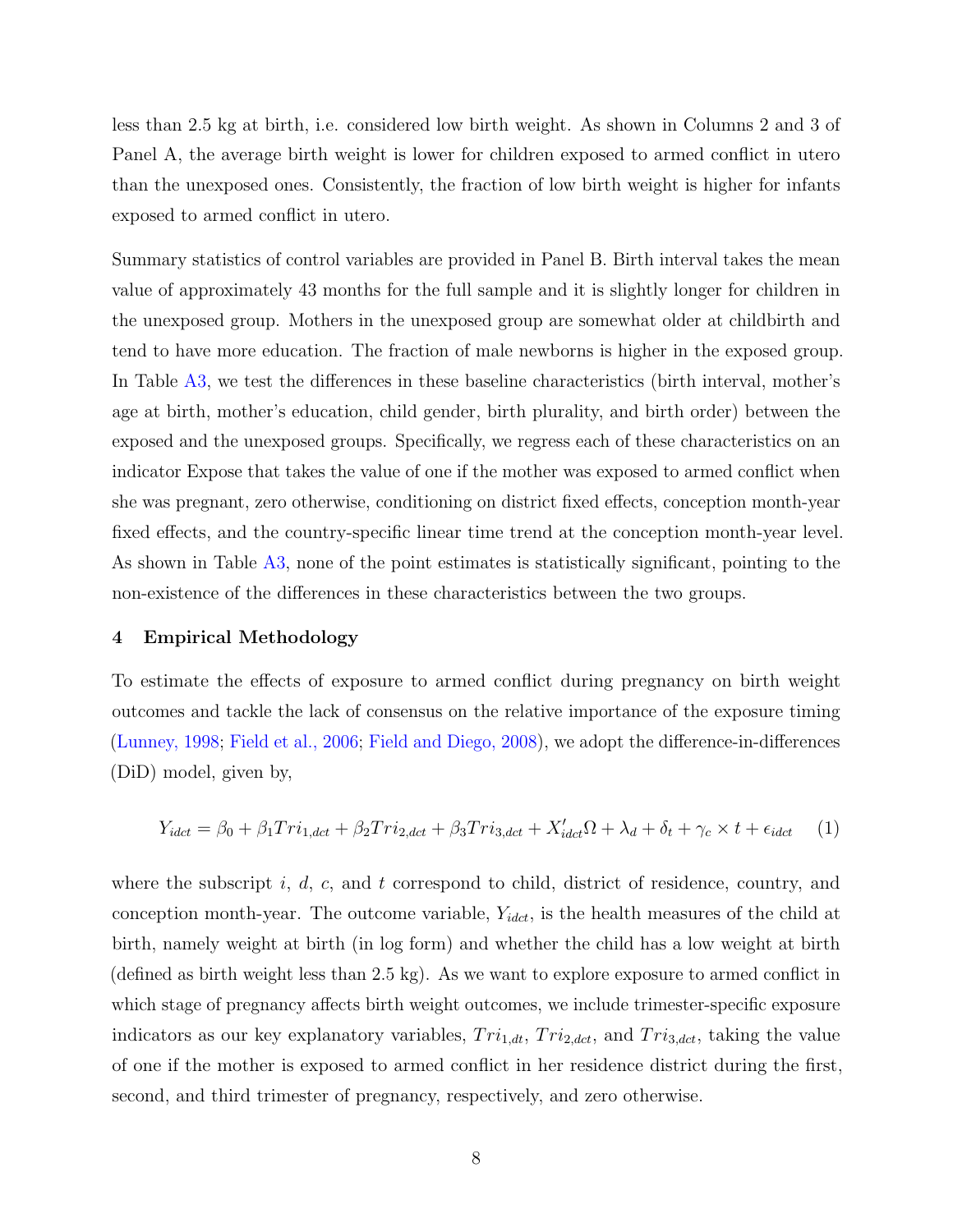Vector  $X'_{idct}$  denotes mother and child characteristics including mother's education, mother's age at birth, child's sex, birth interval, child's birth order, and birth plurality. The terms  $\lambda_d$ and  $\delta_t$  represent district fixed effects and conception month-year fixed effects, respectively. We denote by  $\gamma_c \times t$  the country-specific linear time trend at the conception month-year level and  $\epsilon_{idct}$  the idiosyncratic error term. Our coefficients of interest are  $\beta_1$ ,  $\beta_2$ , and  $\beta_3$  which captures the impacts on birth weight outcomes of armed conflict in each of the pregnancy trimesters. Standard errors throughout the paper are clustered at the district level.

In this DiD setup, we compare the birth weight outcomes of children born to mothers exposed to armed conflict during pregnancy with those born to mothers unexposed to such event and mothers subject to such event before conception as well as after birth delivery within the same district, relative to the analogous differences for mothers residing in a different district. In other words, our treatment group consists of mothers exposed to armed conflict during any trimester of pregnancy. The control group in our main specification includes (i) mothers exposed to armed conflict prior to conception, (ii) mothers subject to armed conflict after the delivery of the baby, and (iii) mothers unexposed to armed conflict. Because prior studies suggest that one control group could be better than the other (Persson and Rossin-Slater, 2018; Currie et al., 2019), we later show in the robustness checks that our results are insensitive to different categorizations of the control group. With this setup, our identifying assumption underlying the DiD framework is that the timing of armed conflict is unrelated to within district unobserved factors that could potentially affect birth weight outcomes.

#### 5 Results

#### 5.1 Main Results

We present our estimates of the effects of exposure to armed conflict on birth weight outcomes in Table 2. The structure is as follows. Results on birth weight (in log form) and low birth weight indicator are provided in Columns 1-3 and Columns 4-6, respectively. Columns 1 and 4 provide our most parsimonious specification where we only control for district fixed effects and conception month-year fixed effects. In Columns 2 and 5, we introduce mother and child characteristics, including mother's education, mother's age at birth, child's sex, birth interval, child's birth order, and birth plurality, into our regressions. Finally, Columns 3 and 6 report our most extensive specifications with all fixed effects, a full set of controls,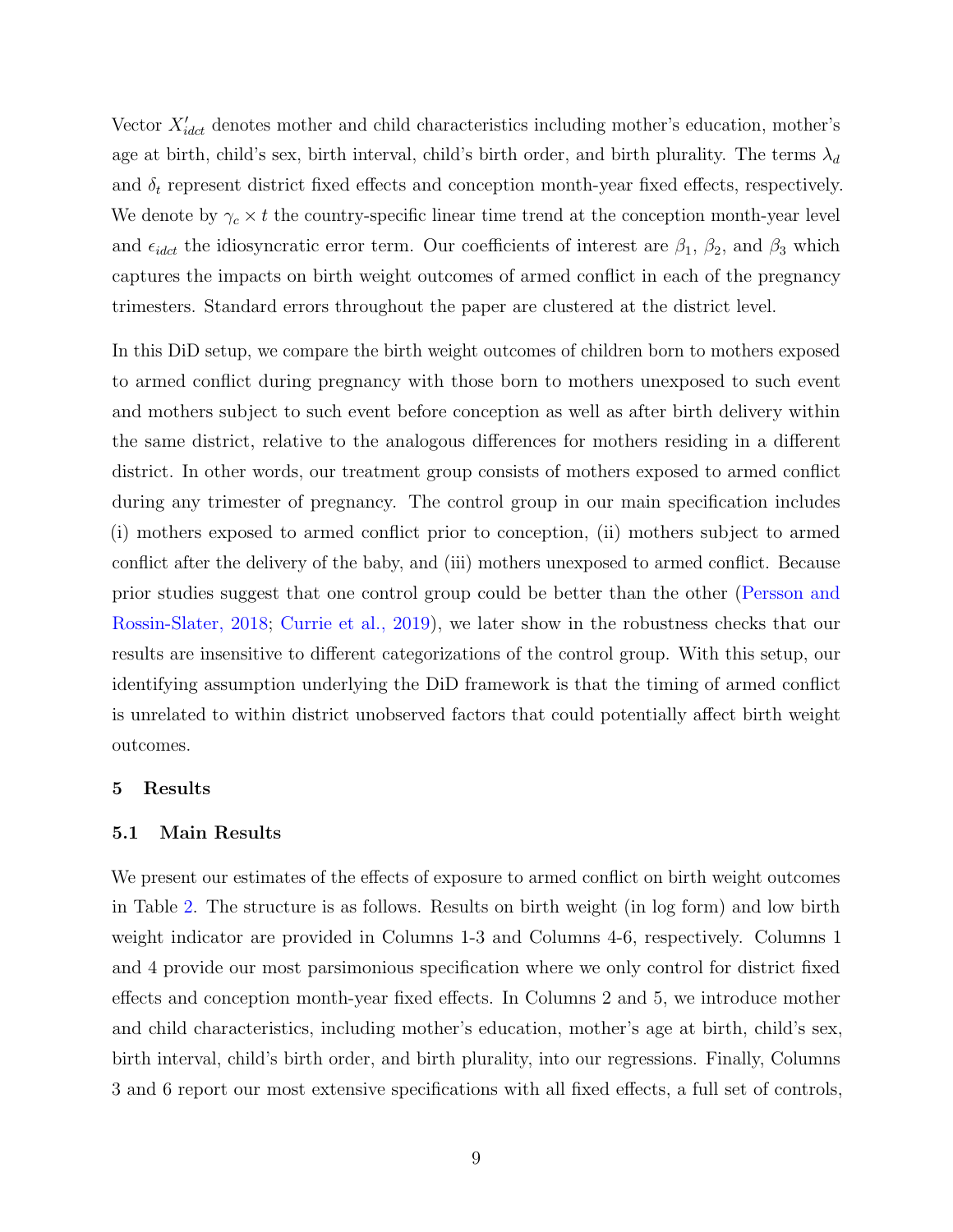and the country-specific linear trend (at the conception month-year level).

Starting with the most parsimonious specifications, we find that first-trimester utero exposure to armed conflict decreases child's weight at birth by 2.7% (Column 1) and increases the incidence of low birth weight by 3.3 percentage points (Column 4). The effects of exposure during the second and the third trimesters are statistically insignificant and very small in magnitude. Controlling for mother and child characteristics leaves our estimates virtually unchanged (Columns 2 and 5). Results from our most extensive specifications (Columns 3 and 6) suggest that exposure to armed conflict during the first trimester in utero reduces the child's weight at birth by 2.8% and raises the probability of the infant having low birth weight by 3.2 percentage points. These estimates are both statistically and economically significant. Taking the fraction of babies weighing less than 2.5 kg among the control group as the benchmark (Table 1), the estimate in Column 6 implies an average increase in the incidence of low birth weight by 28.6%. These estimates can be considered economically significant because poor infant health could leave long lasting consequences such as raising the susceptibility to diseases, lowering educational attainment, and worsening labor market outcome (Reyes and Manalich, 2005; Black et al., 2007; Oreopoulos et al., 2008; Xie et al., 2019).

|                                                                 |                        | $Y = Log$<br>Birth Weight |                        | Y=Low Birth Weight<br>$\left( \text{Birth Weight} < 2.5 \text{ kg} \right)$ |                       |                       |  |
|-----------------------------------------------------------------|------------------------|---------------------------|------------------------|-----------------------------------------------------------------------------|-----------------------|-----------------------|--|
|                                                                 | $\left( 1\right)$      | $\left( 2\right)$         | $\left( 3\right)$      | $\left( 4\right)$                                                           | (5)                   | (6)                   |  |
| Exposed 1st Trimester                                           | $-0.027***$<br>(0.008) | $-0.027***$<br>(0.008)    | $-0.028***$<br>(0.008) | $0.033***$<br>(0.013)                                                       | $0.032***$<br>(0.012) | $0.032***$<br>(0.012) |  |
| Exposed 2nd Trimester                                           | $-0.008$<br>(0.012)    | $-0.006$<br>(0.012)       | $-0.008$<br>(0.012)    | $-0.007$<br>(0.012)                                                         | $-0.011$<br>(0.011)   | $-0.010$<br>(0.011)   |  |
| Exposed 3rd Trimester                                           | $-0.017$<br>(0.013)    | $-0.015$<br>(0.013)       | $-0.017$<br>(0.013)    | $-0.002$<br>(0.014)                                                         | $-0.003$<br>(0.013)   | $-0.004$<br>(0.013)   |  |
| <b>Observations</b>                                             | 293,997                | 293,997                   | 293,997                | 293,997                                                                     | 293,997               | 293,997               |  |
| Country-Specific Linear Trend<br>Mother & Child Characteristics |                        |                           |                        |                                                                             |                       |                       |  |
| Conception Month-Year FE<br>District FE                         |                        |                           |                        |                                                                             |                       |                       |  |

Table 2: Impacts of Exposure to Armed Conflict on Birth Weight Outcomes

Note:  $^*p < 0.1$ ,  $^{**}p < 0.05$ ,  $^{***}p < 0.01$ . Each column represents coefficients in a separate regression. Dependent variables are the child's weight at birth in log form (Columns 1-3) and an indicator for the child having low weight at birth (Columns 4-6). Birth weight is in kilogram. Low birth weight is defined as birth weight being less than 2.5 kg. Mother and child characteristics include mother's education, mother's age at birth, child's sex, birth interval, child's birth order, and birth plurality. Robust standard errors are clustered at the district level.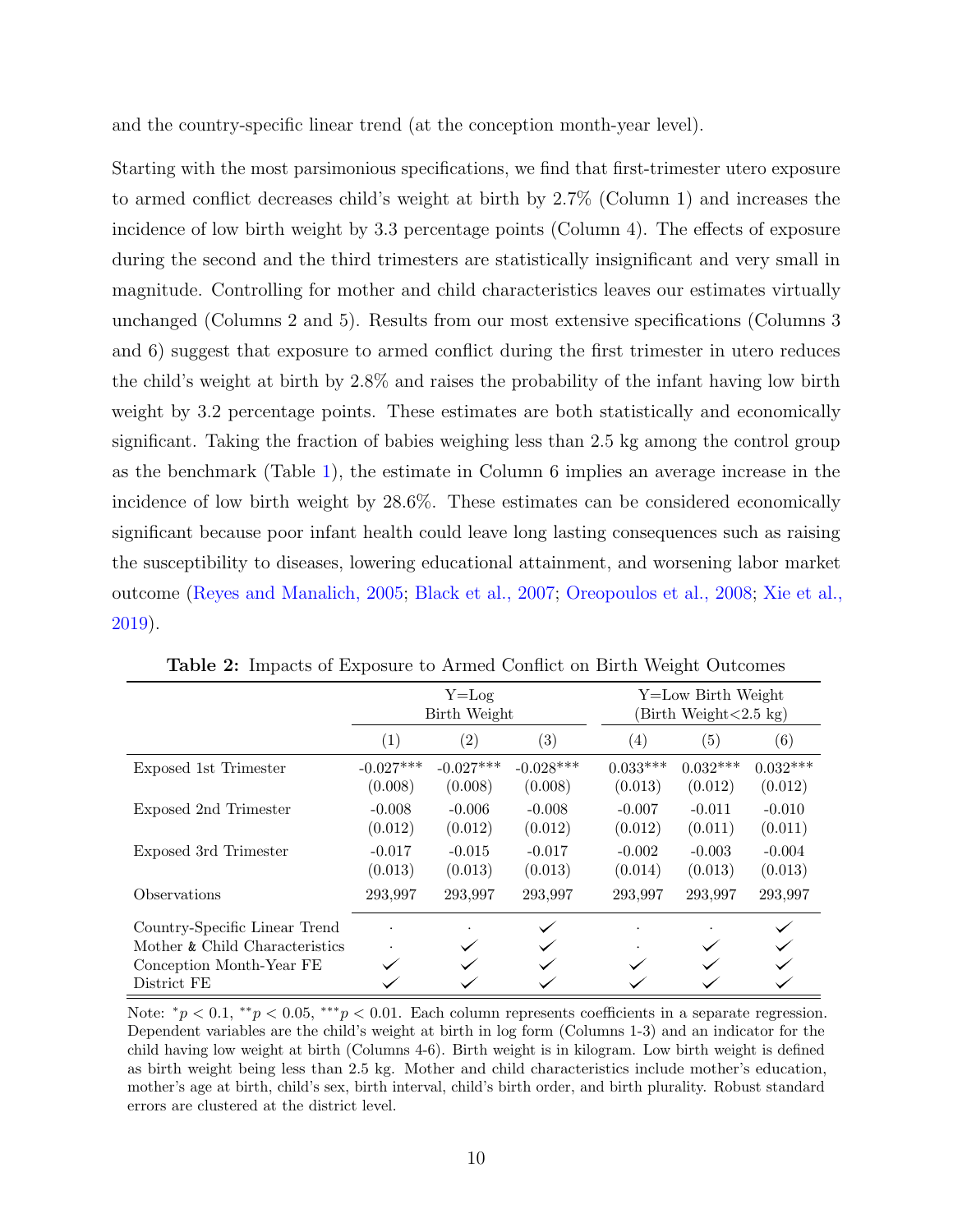Collectively, we find that utero exposure to armed conflict, especially during the first trimester, imposes adverse ramifications on newborn health proxied by birth weight outcomes. As suggested in prior literature, the potential explanation could be the release of stress hormones, such as norepinephrine and cortisol, during the exposure to traumatic events. Such stress hormones can damage fetal growth, which is notably pernicious in the early stage of pregnancy (Gluckman and Hanson, 2004; Quintana-Domeque and Rodenas-Serrano, 2017). Therefore, psychological stress due to armed conflict can leave deteriorating effects on infant health. Besides, psychological stress can weaken the immune system and make pregnant women susceptible to illnesses, thus aggravating their physical health. Moreover, as women are more likely to be targeted with violent incidents (Usta et al., 2008; Shemyakina, 2011), it is possible for such physical risks to imperil babies in utero (Bruck et al., 2017). Another possibility could be the lack of access to prenatal care or limited nutrition engendered by armed conflict (Mansour and Rees, 2012). However, prenatal care and nutrition seem to be more important in the later stages of pregnancy (Grossman and Joyce, 1990; Lunney, 1998; Jewell and Triunfo, 2006; Wehby et al., 2009), making them potentially less relevant in our context.

Our results are consistent with the literature on the intergenerational consequences of conflict. In general, conflict generates both the physical and psychological health risks for women, which could be passed onto the second generation through utero transmission (Ghobarah et al. 2004; Devakumar et al., 2014; Bruck et al., 2017). For example, women experiencing terrorist attacks during pregnancy tend to give birth to low birth weight infants because these women are more likely to suffer from psychological trauma during such events (Eskenazi et al., 2007; Sherrieb and Norris, 2013; Brown, 2020).

In terms of the relative importance of early and late pregnancy exposure to negative shocks, the findings are in line with several studies that uncover the association between utero exposure during the first trimester and infant health outcomes. Camacho (2008) shows that landmine explosions during a womans first trimester of pregnancy decrease the child's birth weight in the context of Colombia. Mansour and Rees (2012) find that Palestinian pregnant women experiencing the intensified Israeli-Palestinian violence period in the first trimester are more likely to give birth to low birth weight infants. Quintana-Domeque and Rodenas-Serrano (2017) and Brown (2020) uncover that first-trimester utero exposure to terrorist attacks reduces the weight at birth of Spanish and American newborns. Together with these studies,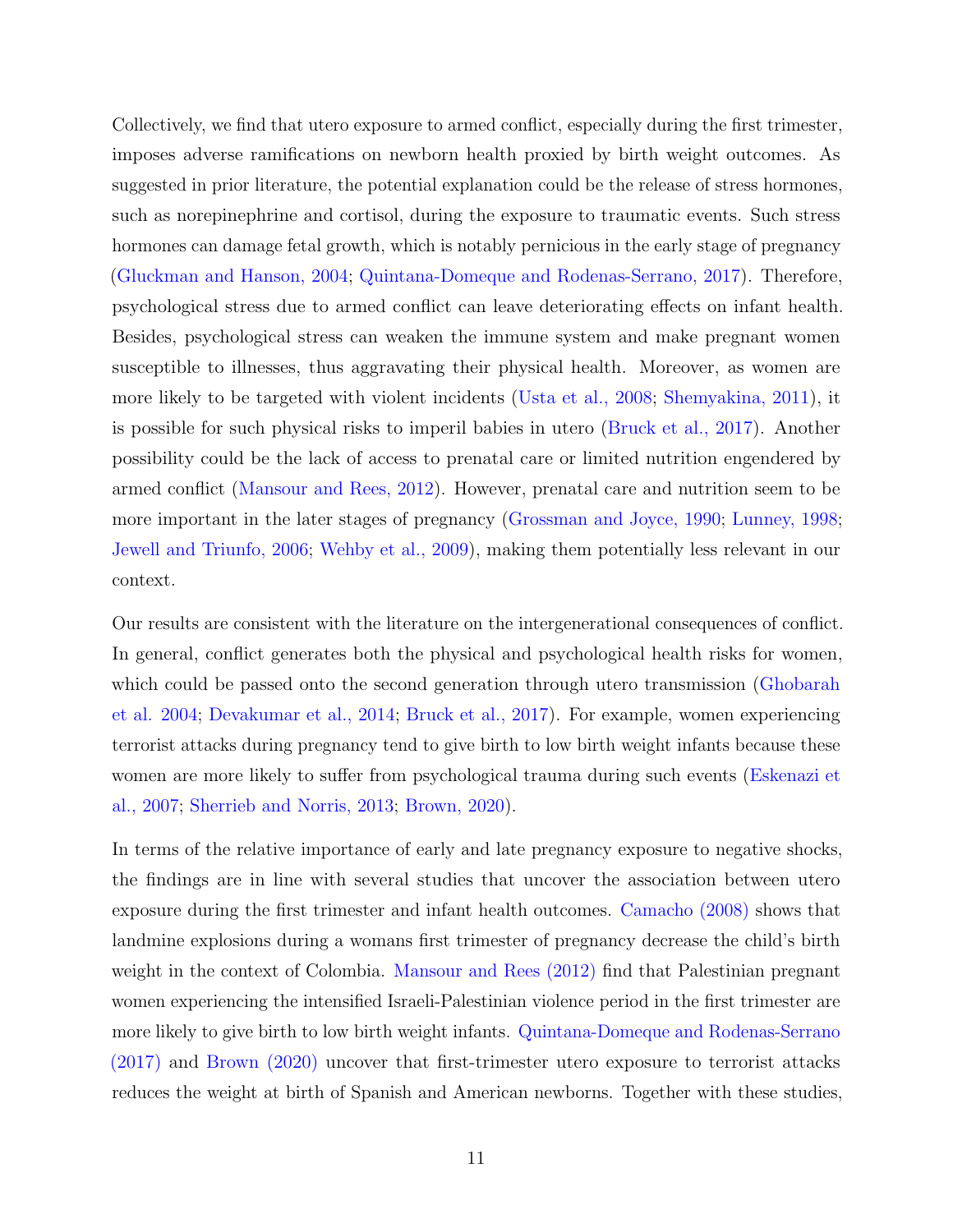our findings provide evidence supporting the importance of the first trimester. Nevertheless, our presented results stand in contrast with papers pointing to the effects of intrauterine exposure to adverse events during the second and the third trimesters (Lunney, 1998; Field et al., 2006; Field and Diego, 2008).

Our results represent the serious but less visible cost of conflict. Specifically, the deteriorating impacts on birth weight outcomes underline the detrimental ramifications of armed conflict on long-term human capital, given that poor infant health can leave lasting consequences over the life cycle such as higher susceptibility to diseases, lower educational attainment, and worsening labor market outcome (Reyes and Manalich, 2005; Black et al., 2007; Oreopoulos et al., 2008; Xie et al., 2019). As a result, the paper calls for global efforts in the prevention and reduction of conflict. Our study also emphasizes the importance of mitigation strategies in on-going armed conflicts as well as post-conflict reconstruction initiatives to minimize the cost of conflict.

Last but not least, we acknowledge that there are two shortcomings in our analysis. First, we choose to ensure the external validity of our estimates at the expense of a more detailed measure of conflict. Specifically, to increase the generalizability of our results to out-of-sample countries, we have to rely on a global dataset that records armed conflict over a large time span (the UCDP-GED). Nevertheless, the UCDP-GED does not provide detailed information on conflict intensity, which is the tradeoff for its spatially and temporally wide coverage. Given that conflict of varying intensity levels might affect infant health differentially, our estimates fail to capture the intensive margin of the impacts of armed conflict.<sup>6</sup> The second limitation is that our estimates only capture the impacts on live births. It is possible that conflict might have led to the worst pregnancy outcomes such as fetal death, miscarriage, or maternal death. We acknowledge that by not accounting for such scenarios due to data unavailability, our estimates represent the lower bound of the true effects of armed conflict.

<sup>6</sup> Prior studies that quantify the effects of conflict intensity tend to focus on one particular event. For example, within the context of the allied bombing of Vietnam, several studies employ the unique bombing mission dataset and utilize the total quantity or total weight of bombs to capture the intensity of bombing (Miguel and Roland, 2011; Le and Nguyen, 2020a). Exploring World War II destruction in Germany, Akbulut-Yuksel (2014) uses a unique destruction dataset and employ the volume of rubble as the intensity measure.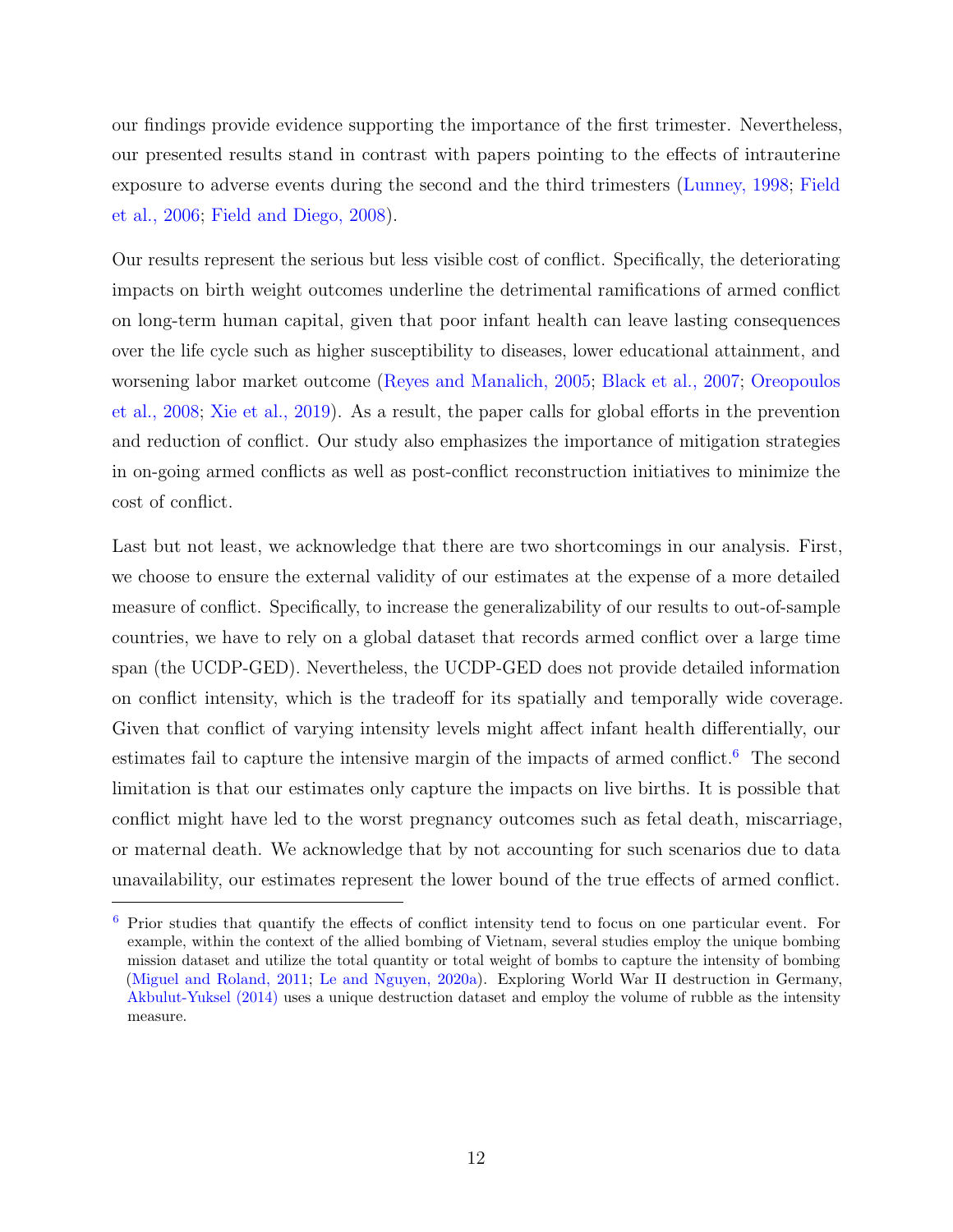#### 5.2 Heterogeneity Analyses

In this section, we explore the heterogeneous effects of utero exposure to armed conflict on birth weight outcomes along the lines of family, mother, and child characteristics, using our most extensive specifications (similar to Columns 3 and 6 of Table 2). The estimating results are presented in Table 3. Dependent variables are the child's birth weight in log form (Panel A) and low birth weight indicator (Panel B). Each column represents a separate regression, and the column headings specify subgroup levels.

|                                                                | Poor        | Non-poor   | Low         | High      | Short Birth | Long Birth |  |  |
|----------------------------------------------------------------|-------------|------------|-------------|-----------|-------------|------------|--|--|
|                                                                | Households  | Households | Education   | Education | Interval    | Interval   |  |  |
|                                                                | (1)         | (2)        | (3)         | (4)       | (5)         | (6)        |  |  |
| Panel A: Y=Log Birth Weight                                    |             |            |             |           |             |            |  |  |
| Exposed 1st Trimester                                          | $-0.034***$ | $-0.023**$ | $-0.032***$ | $-0.010$  | $-0.041***$ | $-0.016$   |  |  |
|                                                                | (0.012)     | (0.011)    | (0.009)     | (0.017)   | (0.012)     | (0.010)    |  |  |
| Exposed 2nd Trimester                                          | $-0.006$    | $-0.011$   | $-0.012$    | 0.006     | $-0.022$    | 0.008      |  |  |
|                                                                | (0.012)     | (0.019)    | (0.014)     | (0.017)   | (0.020)     | (0.012)    |  |  |
| Exposed 3rd Trimester                                          | 0.000       | $-0.029$   | $-0.019$    | $-0.010$  | $-0.023$    | $-0.008$   |  |  |
|                                                                | (0.015)     | (0.019)    | (0.016)     | (0.017)   | (0.021)     | (0.014)    |  |  |
| Observations                                                   | 107,546     | 186,451    | 240,096     | 53,901    | 148,511     | 145,486    |  |  |
| Panel B: Y=Low Birth Weight (Birth Weight $(2.5 \text{ kg})$ ) |             |            |             |           |             |            |  |  |
| Exposed 1st Trimester                                          | $0.057***$  | 0.013      | $0.040***$  | $-0.004$  | $0.036*$    | 0.028      |  |  |
|                                                                | (0.021)     | (0.015)    | (0.013)     | (0.029)   | (0.019)     | (0.018)    |  |  |
| Exposed 2nd Trimester                                          | 0.000       | $-0.016$   | $-0.008$    | $-0.026$  | $-0.019$    | $-0.005$   |  |  |
|                                                                | (0.020)     | (0.015)    | (0.013)     | (0.026)   | (0.018)     | (0.016)    |  |  |
| Exposed 3rd Trimester                                          | $-0.025$    | 0.006      | $-0.002$    | $-0.014$  | $-0.002$    | $-0.005$   |  |  |
|                                                                | (0.021)     | (0.016)    | (0.014)     | (0.031)   | (0.018)     | (0.020)    |  |  |
| Observations                                                   | 107,546     | 186,451    | 240,096     | 53,901    | 148,511     | 145,486    |  |  |

Table 3: Heterogeneity by Family, Mother, and Child Characteristics

Note:  $^*p < 0.1$ ,  $^{**}p < 0.05$ ,  $^{***}p < 0.01$ . Each column represents coefficients in a separate regression. The column headings indicate the dimensions of heterogeneity. Dependent variables are child's weight at birth in log form (Panel A) and low birth weight indicator (Panel B). Birth weight is in kilogram. All regressions control for district of residence fixed effects, conception month-year fixed effects, mother and child characteristics, as well as country-specific linear trend. Robust standard errors are clustered at the district level.

We first examine whether the effects of utero exposure to armed conflict differ by household wealth (Columns 1 and 2, Table 3). Poor households are defined as households in the bottom and second quintiles of the wealth index distribution. Likewise, non-poor households are those in the third, fourth, and fifth quintiles. We find that mothers from both poor and non-poor households who experience armed conflict during the first trimester of pregnancy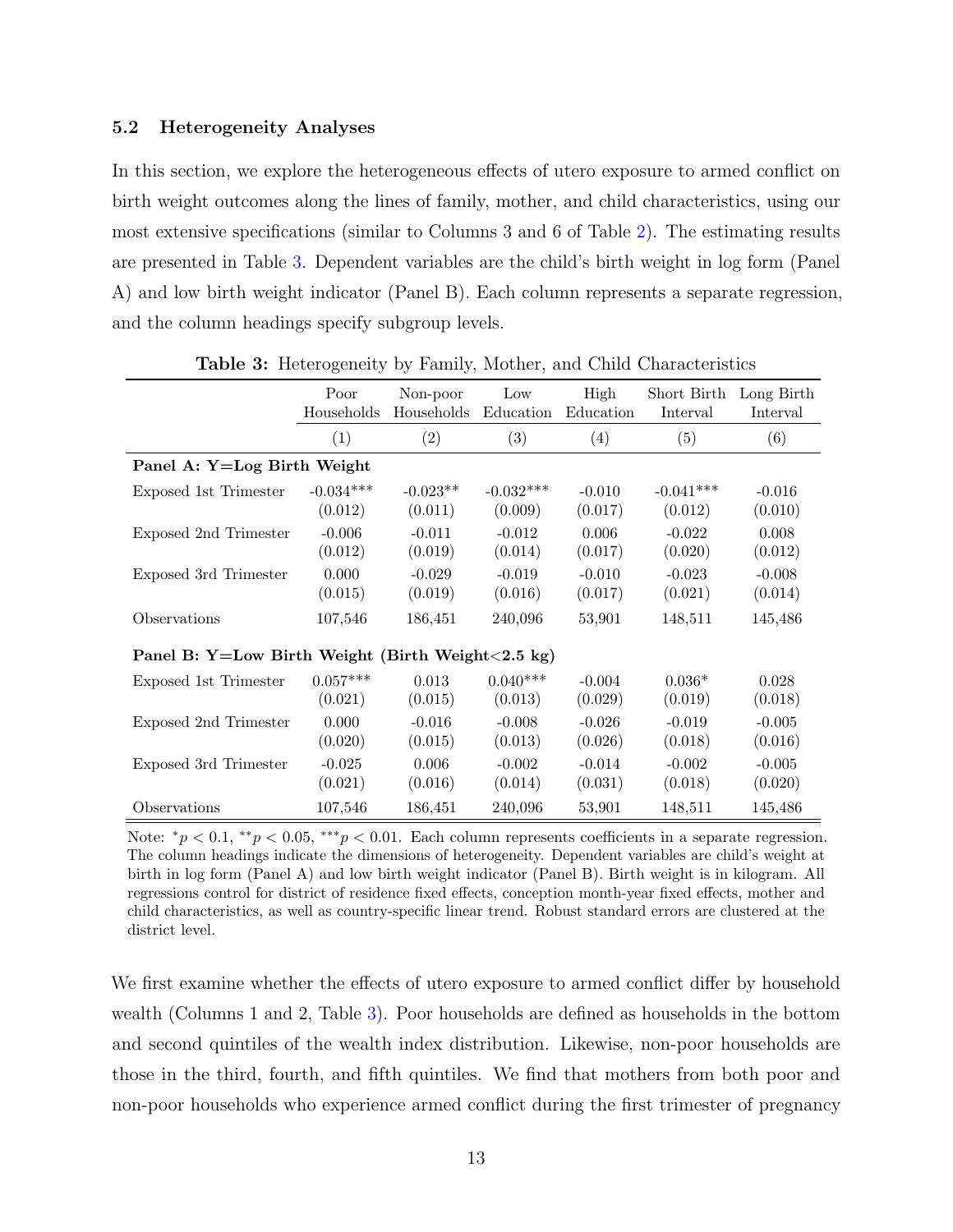give birth to lower birth weight babies. Specifically, infants born to poor mothers exposed to armed conflict during the first trimester weigh 3.4% less while the reduction for those born to non-poor mothers having the same experience is only 2.3% (Columns 1 and 2, Panel A). Poor mothers exposed to armed conflict during the first trimester are more likely to give birth to low birth weight infants by 5.7 percentage points while the effect on non-poor mothers is smaller and statistically insignificant (Columns 1 and 2, Panel B). These results suggest that a more advantaged socio-economic background can buffer the negative shocks of armed conflict.

Next, we explore whether women with low educational levels and those with higher educational attainment are distinctively impacted by armed conflict (Columns 3 and 4). Low education refers to women whose educational attainment is below the secondary level. High education refers to women who complete at least secondary education. Evident from Table 3, infants of low education mothers tend to be more vulnerable. Particularly, newborns of low education mothers exposed to armed conflict during the first trimester of pregnancy weigh 3.2% less whereas the impact on infants born to high education mothers subject to such adverse event is small in magnitude and statistically insignificant (Columns 3 and 4, Panel A). Women with low education experiencing armed conflict during the first trimester are 4 percentage points more likely to give birth to low birth weight infants while there is no such adverse effect on higher educated women (Columns 3 and 4, Panel B). Given the importance of maternal education in health outcomes of children (Currie and Moretti, 2003; Grytten et al., 2014; Le and Nguyen, 2020b), these estimating results further highlight the role of mother's education in counteracting the consequences of adverse events.

Since birth spacing is a potential factor affecting infant health (CondeAgudelo et al., 2012; Fotso et al., 2013), we now proceed to examine the potential differential effects of utero exposure to armed conflict by birth interval (Columns 5 and 6). Birth interval refers to the interval between the birth of one newborn and the birth of the preceding one. The short birth interval is defined as less than or equal to the mean interval of the sample while the long birth interval is defined as greater than the mean. We find that utero exposure to armed conflict during the first trimester makes newborns in short birth intervals weigh 4.1% less while the effect is almost nonexistent for infants in longer birth intervals (Columns 5 and 6, Panel A). Infants in shorter birth intervals are also 3.6 percentage points more likely to be categorized as low birth weight babies if their mothers experience armed conflict during the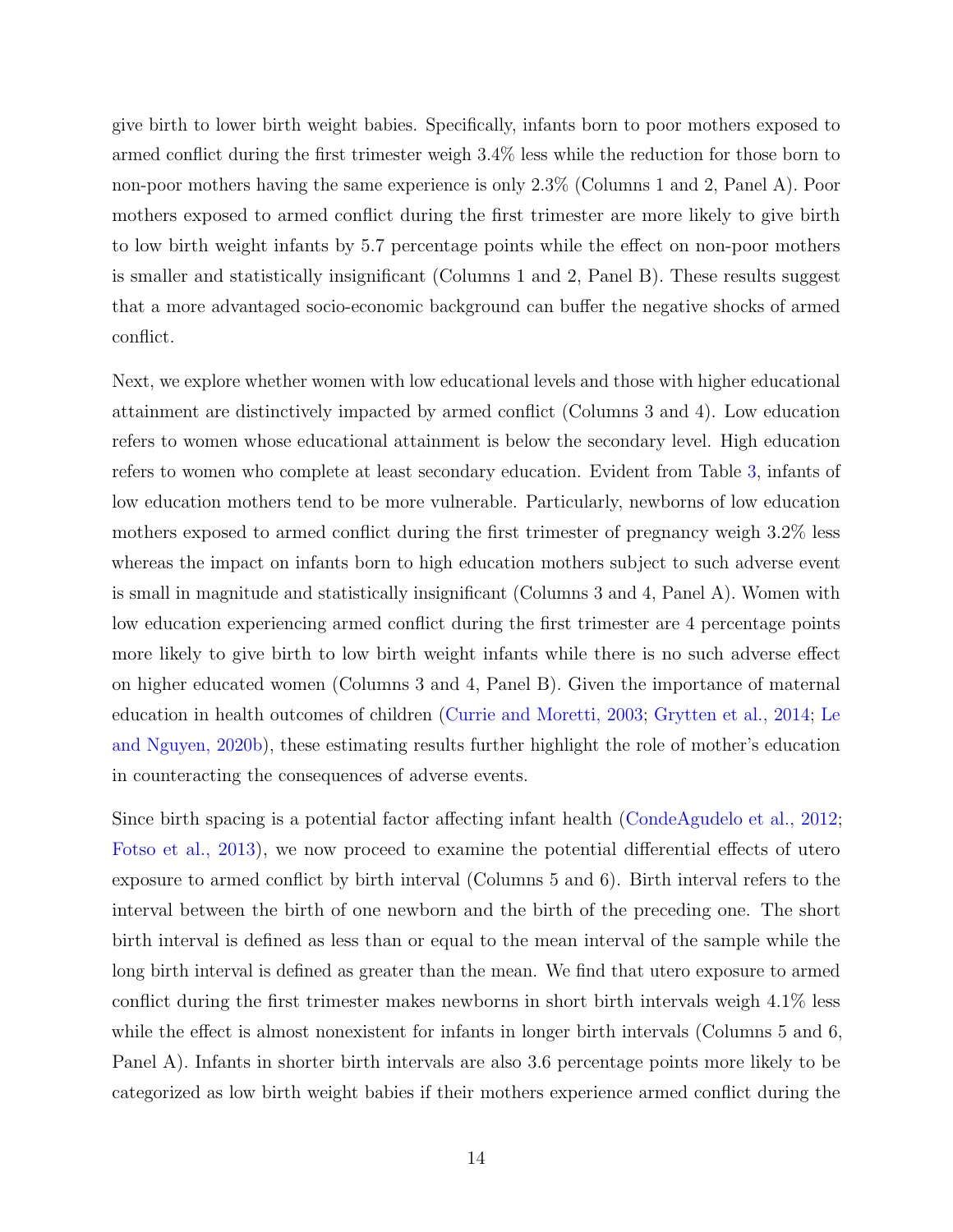first trimester of pregnancy whereas the effect on newborns in long birth intervals is smaller and statistically insignificant (Columns 5 and 6, Panel B). It is possible that the detrimental consequences of armed conflict tend to concentrate on infants in shorter birth intervals.

#### 5.3 Robustness Checks

Explanatory Variable and Sample Restrictions − Next, we proceed to provide additional evidence for the robustness of our results by imposing various variable and sample restrictions in Table 4. Estimates in Table 4 come from our most extensive specifications. Each column represents a separate regression and the column headings indicate the variable and sample restrictions. Columns 1 through 3 report the results for the log of birth weight while Columns 4 through 6 provide the results for the low birth weight indicator.

As suggested in prior literature, exposure to adverse events during pregnancy could result in the reduction of male births, making the child's sex as a bad control (Catalano et al., 2006; Sanders and Stoecker, 2015). Therefore, we exclude the child's sex from our regressions and re-estimate the most extensive DiD model. Evident from Columns 1 and 4, the exclusion of the child's sex leaves our estimates virtually unchanged. We still find significant effects of utero exposure during the first trimester on birth weight outcomes, specifically the 2.7% reduction in birth weight and a 3.2 percentage point increase in the incidence of low birth weight.

Besides, it is documented that early age at childbirth such as teen pregnancy is associated with poor birth outcomes (Chen et al., 2007; Gibbs et al., 2012). To probe with the concern that our estimated impacts of armed conflict are prompted by teenage mothers, we only consider mothers aged 20 and above at childbirth. As shown in Columns 2 and 5, utero exposure to armed conflict in the first trimester is linked with deteriorating birth weight outcomes. The magnitude is a 2.6% decrease in child's weight at birth and a 3.3 percentage point increase in the incidence of low birth weight.

Because multiple pregnancy babies are faced with a higher risk of low birth weight than single pregnancy ones (Blondel et al., 2002), prior studies on infant health only include singleton births in their models (Ludwig and Currie, 2010; Currie and Rossin-Slater, 2013). Although we already control for multiple births in our main specification, we now exclude multiple pregnancy babies and re-estimate the impacts of utero exposure to armed conflict. Evident from Columns 3 and 6, our results are insensitive to the exclusion of multiple births. We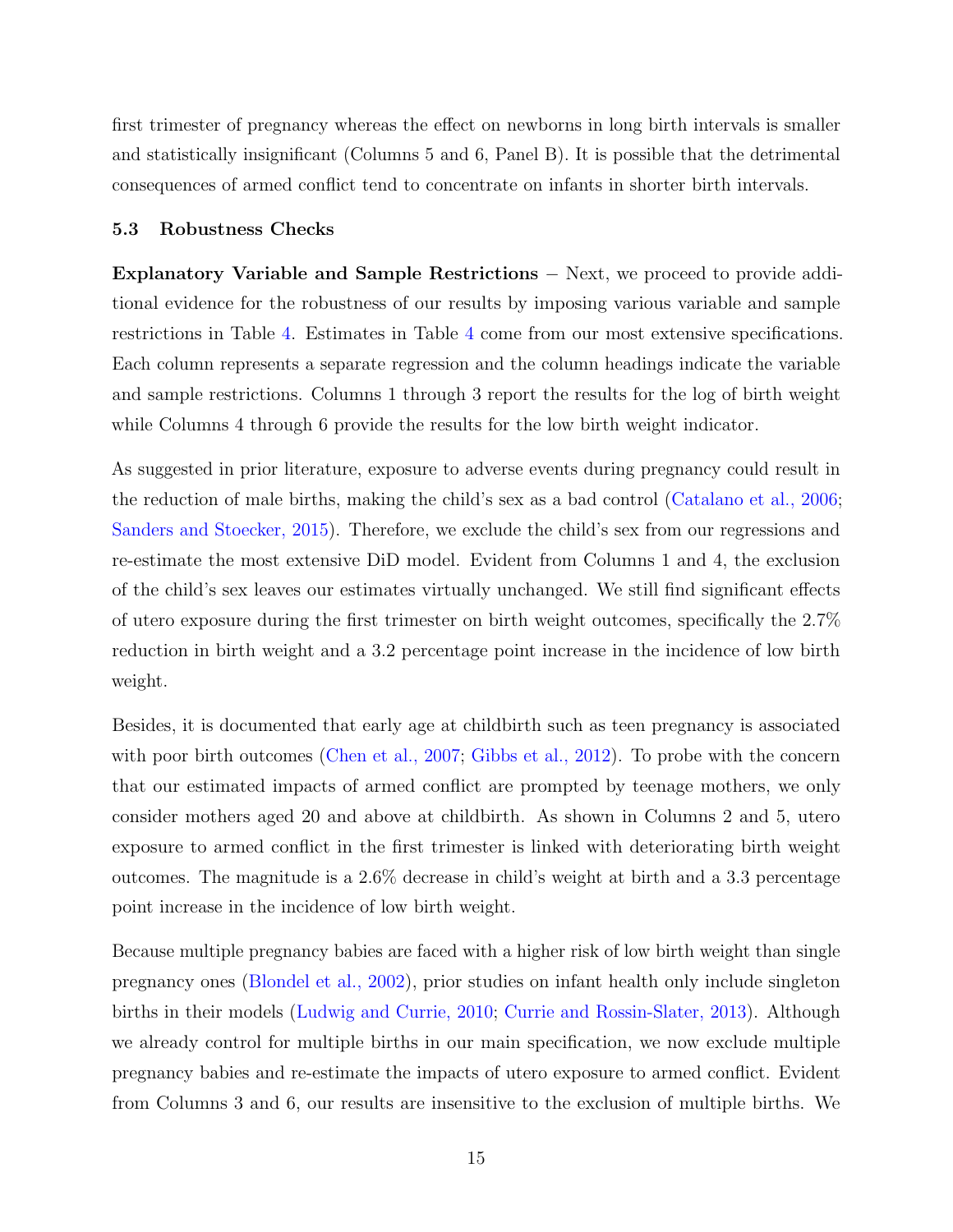continue to find that fetuses exposed to armed conflict during the first trimester are born into lower birth weight infants.

|                       | $Y = Log$<br>Birth Weight |                   |                   | Y=Low Birth Weight<br>$\text{Birth Weight} < 2.5 \text{ kg}$ |                   |                   |  |
|-----------------------|---------------------------|-------------------|-------------------|--------------------------------------------------------------|-------------------|-------------------|--|
|                       | Not Control               | No                | Only              | Not Control                                                  | N <sub>0</sub>    | Only              |  |
|                       | for                       | Teenage           | Singleton         | for                                                          | Teenage           | Singleton         |  |
|                       | Child's Sex               | Mothers           | <b>Births</b>     | Child's Sex                                                  | Mothers           | <b>Births</b>     |  |
|                       | $\left( 1\right)$         | $\left( 2\right)$ | $\left( 3\right)$ | $\left( 4\right)$                                            | $\left( 5\right)$ | $\left( 6\right)$ |  |
| Exposed 1st Trimester | $-0.027***$               | $-0.026***$       | $-0.027***$       | $0.032***$                                                   | $0.033**$         | $0.032***$        |  |
|                       | (0.008)                   | (0.008)           | (0.008)           | (0.012)                                                      | (0.013)           | (0.012)           |  |
| Exposed 2nd Trimester | $-0.007$                  | $-0.005$          | $-0.009$          | $-0.011$                                                     | $-0.012$          | $-0.008$          |  |
|                       | (0.012)                   | (0.012)           | (0.012)           | (0.011)                                                      | (0.012)           | (0.011)           |  |
| Exposed 3rd Trimester | $-0.017$                  | $-0.017$          | $-0.018$          | $-0.004$                                                     | $-0.006$          | $-0.002$          |  |
|                       | (0.013)                   | (0.013)           | (0.013)           | (0.014)                                                      | (0.013)           | (0.013)           |  |
| Observations          | 293,997                   | 285,429           | 290,075           | 293,997                                                      | 285,429           | 290,075           |  |

Table 4: Robustness Checks - Explanatory Variable and Sample Restrictions

Note:  $*_p$  < 0.1,  $*_p$  < 0.05,  $^{**p}$  < 0.01. Each column represents coefficients in a separate regression. Dependent variables are the child's weight at birth in log form (Columns 1-3) and an indicator for the child having low weight at birth (Columns 4-6). Birth weight is in kilogram. Low birth weight is defined as birth weight being less than 2.5 kg. All regressions control for district of residence fixed effects, conception month-year fixed effects, mother and child characteristics, as well as country-specific linear trend. Robust standard errors are clustered at the district level.

Different Categorizations of Control Group − Recall that in our main specification, the control group consists of (i) mothers exposed to armed conflict prior to conception, (ii) mothers subject to armed conflict after the delivery of the baby, and (iii) mothers unexposed to armed conflict. In this section, using our most extensive specification, we first show in Table 5 that our results are robust to different categorizations of the control group. Each column in Table 5 represents a separate regression and the column headings indicate the names of different control groups. Columns 1 through 3 report the results for the log of birth weight while Columns 4 through 6 provide the results for the low birth weight indicator.

As argued in Currie et al. (2019), women exposed to the adverse event before conception can be comparable to those exposed during pregnancy. Therefore, in Columns 1 and 4, our control group (CG-1) includes women experiencing armed conflict up to 10 months prior to conception. We find that exposure to armed conflict during the first trimester decreases the child's weight at birth by 2.5% and raises the incidence of low birth weight by 4.8 percentage points. The effects of exposure during the remaining trimesters are close to zero and statistically insignificant.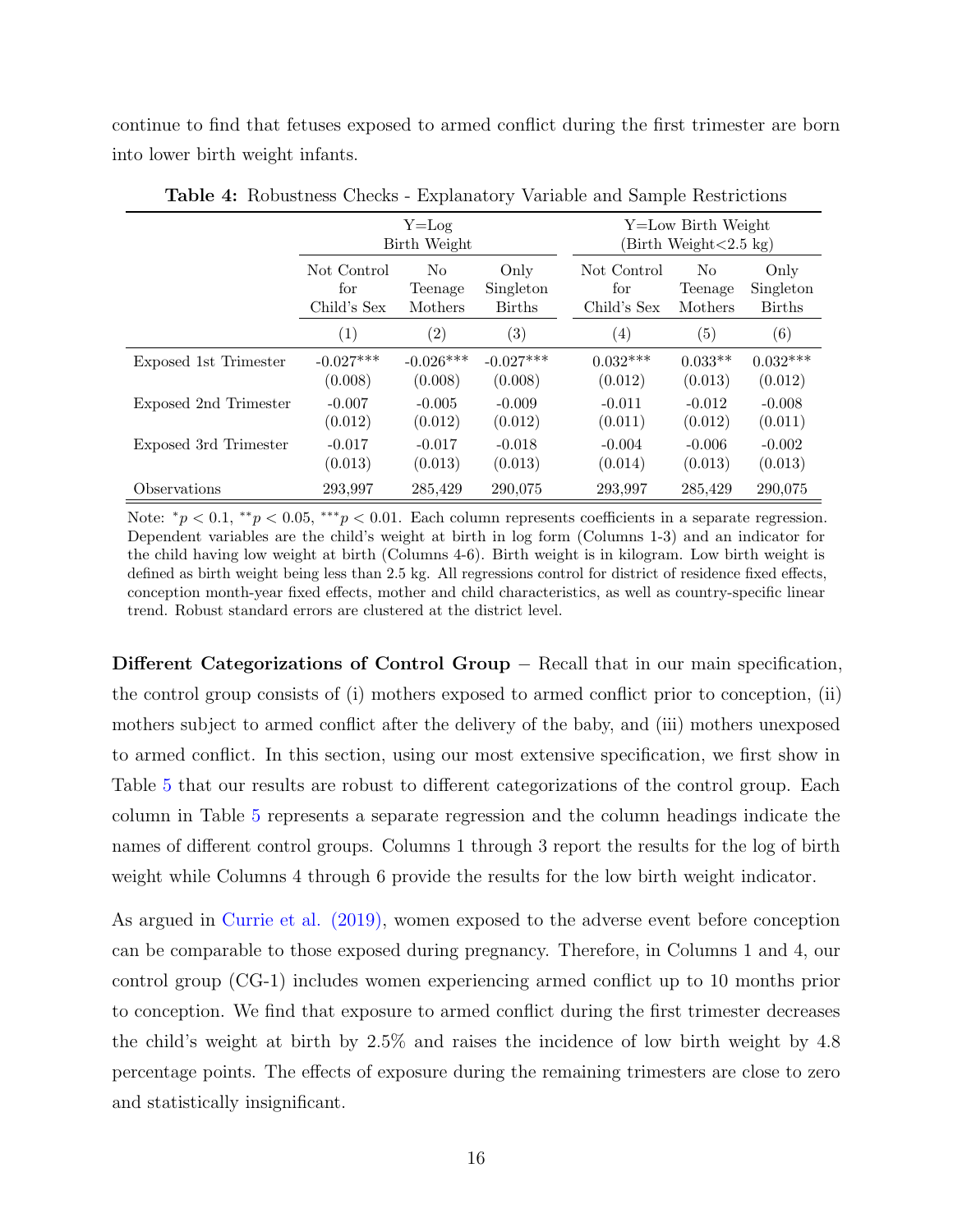In Columns 2 and 5, following Persson and Rossin-Slater (2018) and Matsumoto (2018), we choose the control group as mothers exposed to armed conflict after birth delivery (CG-2). Exposure after delivery should not affect the birth outcomes for these women. Particularly, our control group comprises women experiencing armed conflict up to 12 months after giving birth. With this control group, we continue to detect the adverse effects of first-trimester utero exposure to armed conflict on birth weight outcomes. Specifically, exposure during the first trimester is associated with the reduction in birth weight by 2.7% and the increase in the probability of low birth weight by 3 percentage points. There is not enough evidence for the impact of exposure during the second or the third trimester of pregnancy.

|                       | $Y = Log$<br>Birth Weight  |                       |                        | Y=Low Birth Weight<br>Birth Weight < 2.5 kg |                     |                       |  |
|-----------------------|----------------------------|-----------------------|------------------------|---------------------------------------------|---------------------|-----------------------|--|
|                       | $CG-2$<br>$CG-1$<br>$CG-3$ |                       | $CG-1$                 | $CG-2$                                      | $CG-3$              |                       |  |
|                       | $\left( 1\right)$          | $\left( 2\right)$     | $\left( 3\right)$      | $\left( 4\right)$                           | $\left( 5\right)$   | (6)                   |  |
| Exposed 1st Trimester | $-0.025**$<br>(0.010)      | $-0.027**$<br>(0.011) | $-0.036***$<br>(0.009) | $0.048***$<br>(0.017)                       | $0.030*$<br>(0.017) | $0.038***$<br>(0.014) |  |
| Exposed 2nd Trimester | $-0.010$<br>(0.015)        | $-0.013$<br>(0.013)   | $-0.013$<br>(0.013)    | 0.011<br>(0.017)                            | $-0.001$<br>(0.016) | $-0.010$<br>(0.013)   |  |
| Exposed 3rd Trimester | $-0.013$<br>(0.013)        | $-0.012$<br>(0.014)   | $-0.019$<br>(0.013)    | 0.007<br>(0.018)                            | $-0.003$<br>(0.019) | $-0.006$<br>(0.015)   |  |
| Observations          | 4,759                      | 5,311                 | 194,287                | 4,759                                       | 5,311               | 194,287               |  |

Table 5: Robustness Checks - Different Categorizations of Control Group

Note:  $^*p < 0.1$ ,  $^{**}p < 0.05$ ,  $^{***}p < 0.01$ . CG-1 denotes control group 1 which consists of mothers exposed to armed conflict up to 10 months prior to conception. CG-2 denotes control group 2 which consists of mothers exposed to armed conflict up to 12 months after delivery. CG-3 denotes control group 3 which consists of mothers exposed to armed conflict either prior to conception or after delivery. Each column represents coefficients in a separate regression. Dependent variables are the child's weight at birth in log form (Columns 1-3) and an indicator for the child having low weight at birth (Columns 4-6). Birth weight is in kilogram. Low birth weight is defined as birth weight being less than 2.5 kg. All regressions control for district of residence fixed effects, conception month-year fixed effects, mother and child characteristics, as well as country-specific linear trend. Robust standard errors are clustered at the district level.

Finally, we incorporate women exposed to armed conflict either before conception or after delivery into our control group (CG-3). As shown in Columns 3 and 6, we still find the detrimental effects of first-trimester utero exposure to armed conflict. Intrauterine exposure to such adverse events within the first three months after conception decreases the child's weight at birth by 3.6% and raises the probability of the child having low birth weight by 3.8 percentage points.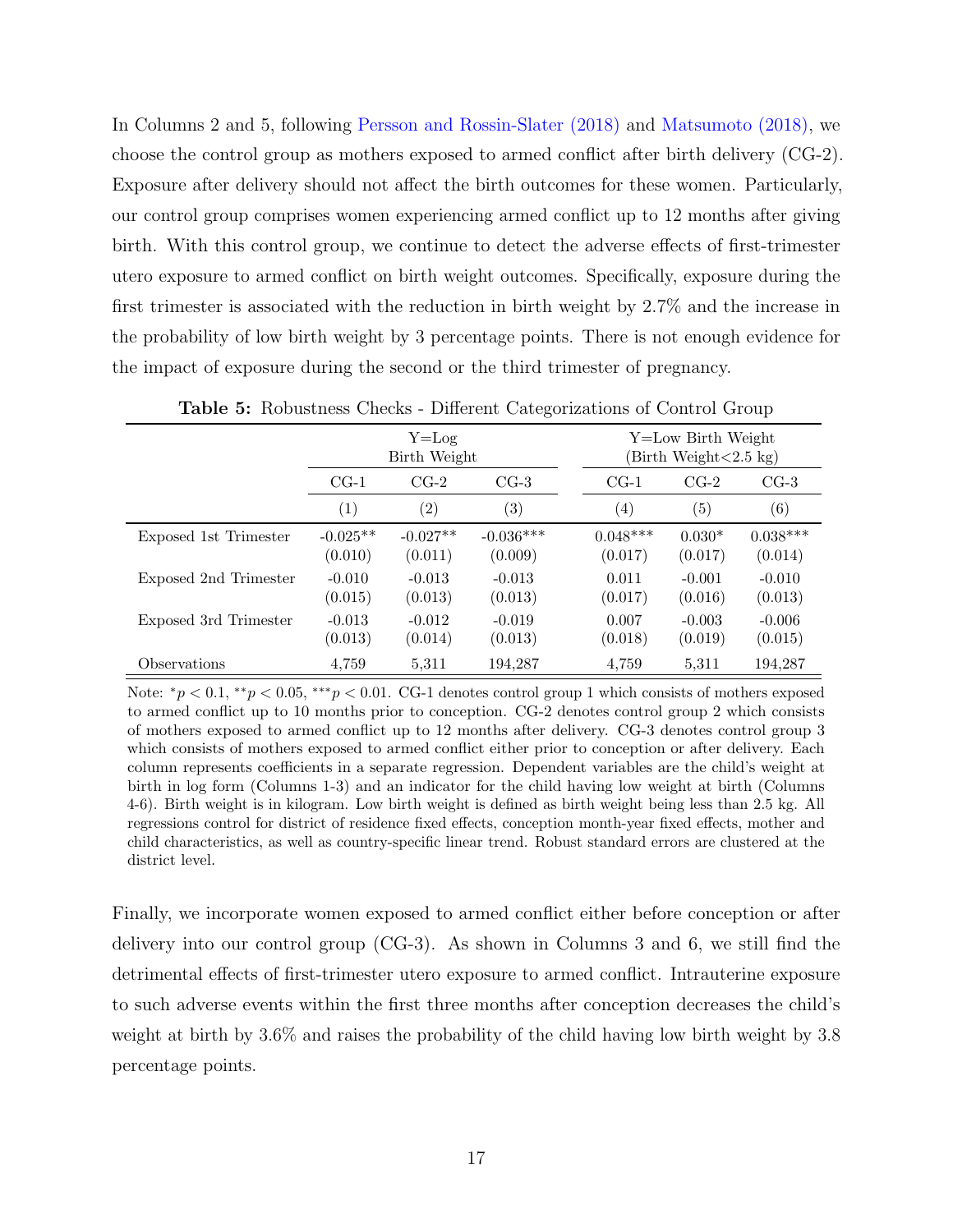Boundary Issues − Thus far, we have based our analysis on armed conflict exposure at the district level. Particularly, the treatment group consists of mothers residing in a district where the conflict occurred at any time during her pregnancy period. There are two boundary issues associated with this approach. First, the wide dispersion in the size of administrative districts means that the proximity of armed conflict can vary considerably. Let us consider a conflict that broke out in a very large district. Mothers living in that district but far away from the occurrence place of the conflict are still assigned to the treatment group although they were barely affected. Second, mothers living around district borders could be inaccurately assigned the treatment/control statuses. These mothers could experience no conflict in their own district but might be affected by armed conflict in the neighboring district. In our current setup at the district level, they are still considered the control group despite being exposed to armed conflict. The two above-mentioned boundary issues can bias our estimated impacts of armed conflict toward zero.<sup>7</sup> A common method to address these issues is to employ the buffer zone approach. In particular, we create buffers around the mothers' place of residence with a particular radius. Then, we only consider a mother to be exposed to armed conflict if the event occurs within the buffer zone.

For example, if the buffer zone of a mother's residential area is 5 kilometers (km), then the mother is only considered to be exposed to conflict if the conflict occurred less than 5 km away from her residential area. In other words, the maximum influenced zones of conflicts are 5 km. Figure A1 in the Appendix illustrates the idea of buffer zone by zooming into Cote d'Ivoire. The black and gray lines represent the country and district borders, respectively. The blue points are the coordinates of residential clusters. The blue regions circling around the blue points are the buffer zones of 5 km for the clusters. The red arrows point to the locations of all armed conflicts during the period of 1990-2018.

We conduct the sensitivity exercise with various ranges of the buffer zone. Specifically, we create buffers with a radius of 5, 25, and 100 km. One might expect that the estimate should be the largest for the 5 km buffer and the smallest for the 100 km buffer. It is because the closer the proximity to armed conflict, the greater the impacts. The results of this exercise are presented in Table 6. Estimates come from our most extensive specifications. Each

<sup>7</sup> The unaffected mothers would be imprecisely assigned to the treatment group in the first issue. The affected mothers could wrongly be placed into the control group in the second issue. In either cases, our estimates would be biased toward zero because the magnitude of the DiD estimates will be smaller than the actual differences between the treatment and control groups.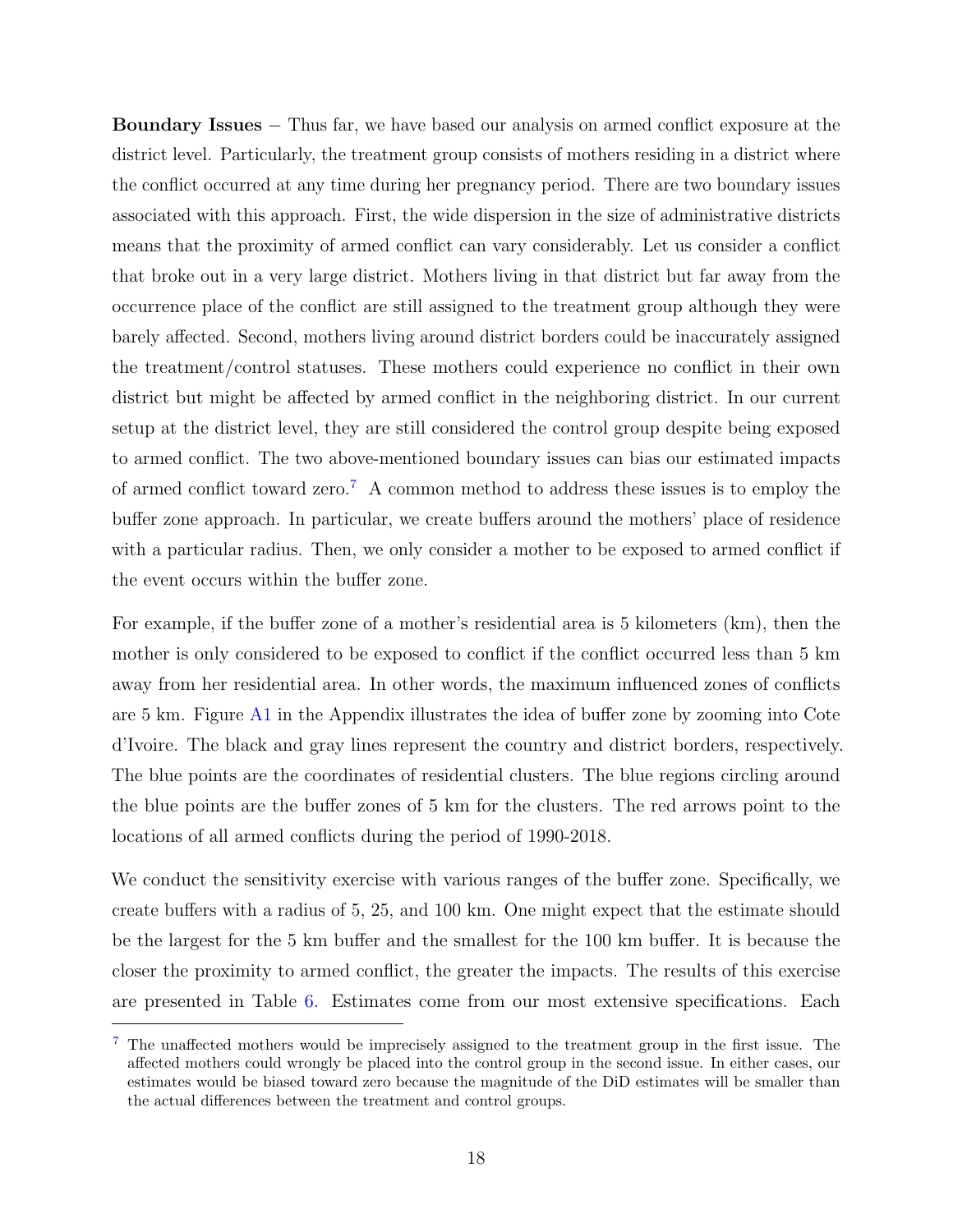column represents a separate regression and the column headings indicate different buffer zones corresponding to different treatment groups. Columns 1 through 3 report the results for the log of birth weight while Columns 4 through 6 provide the results for the low birth weight indicator. As evident from Table 6, utero exposure to armed conflict during the first trimester reduces the child's weight at birth and raises the incidence of low birth weight. Coefficient estimates on the first-trimester exposure indicator are close in magnitude to those in the main results reported in Table 2. The estimates are statistically insignificant and smaller in magnitude for the remaining trimesters.

|                       | $Y = Log$<br>Birth Weight |                 |                      | Y=Low Birth Weight<br>Birth Weight < 2.5 kg) |                 |                      |
|-----------------------|---------------------------|-----------------|----------------------|----------------------------------------------|-----------------|----------------------|
|                       | $5 \;{\rm km}$            | $25 \;{\rm km}$ | $100 \; \mathrm{km}$ | $5 \; \mathrm{km}$                           | $25 \;{\rm km}$ | $100 \; \mathrm{km}$ |
|                       | (1)                       | $^{\prime}2)$   | $\left( 3\right)$    | $\left( 4\right)$                            | (5)             | $\left( 6\right)$    |
| Exposed 1st Trimester | $-0.034***$               | $-0.029***$     | $-0.028***$          | $0.036**$                                    | $0.034***$      | $0.033***$           |
|                       | (0.010)                   | (0.008)         | (0.008)              | (0.015)                                      | (0.013)         | (0.012)              |
| Exposed 2nd Trimester | $-0.006$                  | $-0.007$        | $-0.008$             | $-0.007$                                     | $-0.011$        | $-0.01$              |
|                       | (0.015)                   | (0.012)         | (0.012)              | (0.013)                                      | (0.011)         | (0.011)              |
| Exposed 3rd Trimester | $-0.014$                  | $-0.018$        | $-0.017$             | $-0.001$                                     | $-0.002$        | $-0.004$             |
|                       | (0.016)                   | (0.013)         | (0.013)              | (0.016)                                      | (0.014)         | (0.013)              |
| Observations          | 293,997                   | 293,997         | 293,997              | 293,997                                      | 293,997         | 293,997              |

Table 6: Robustness Checks - Buffer Zone Approach

Note:  $\pi p < 0.1$ ,  $\pi p < 0.05$ ,  $\pi p < 0.01$ . Each column represents coefficients in a separate regression. Dependent variables are the child's weight at birth in log form (Columns 1-3) and an indicator for the child having low weight at birth (Columns 4-6). Birth weight is in kilogram. Low birth weight is defined as birth weight being less than 2.5 kg. Mother and child characteristics include mother's education, mother's age at birth, child's sex, birth interval, child's birth order, and birth plurality. Robust standard errors are clustered at the district level.

Taken together, our estimated intergenerational impacts of armed conflict are robust to various variable and sample restrictions, different categorizations of the control group, and the employment of the buffer zone approach to resolve the boundary issues.

### 6 Conclusions

This paper contributes to the literature by estimating the hidden yet persistent cost of conflict to early human capital formation for 53 developing countries experiencing conflict between 1990 and 2018. Drawing from a comprehensive dataset on armed conflict worldwide (UCDP-GED) and a global dataset on child outcomes (DHS-GPS), we employ the DiD approach across districts and conception months-years to estimate the impacts of utero exposure to armed conflict on birth weight outcomes.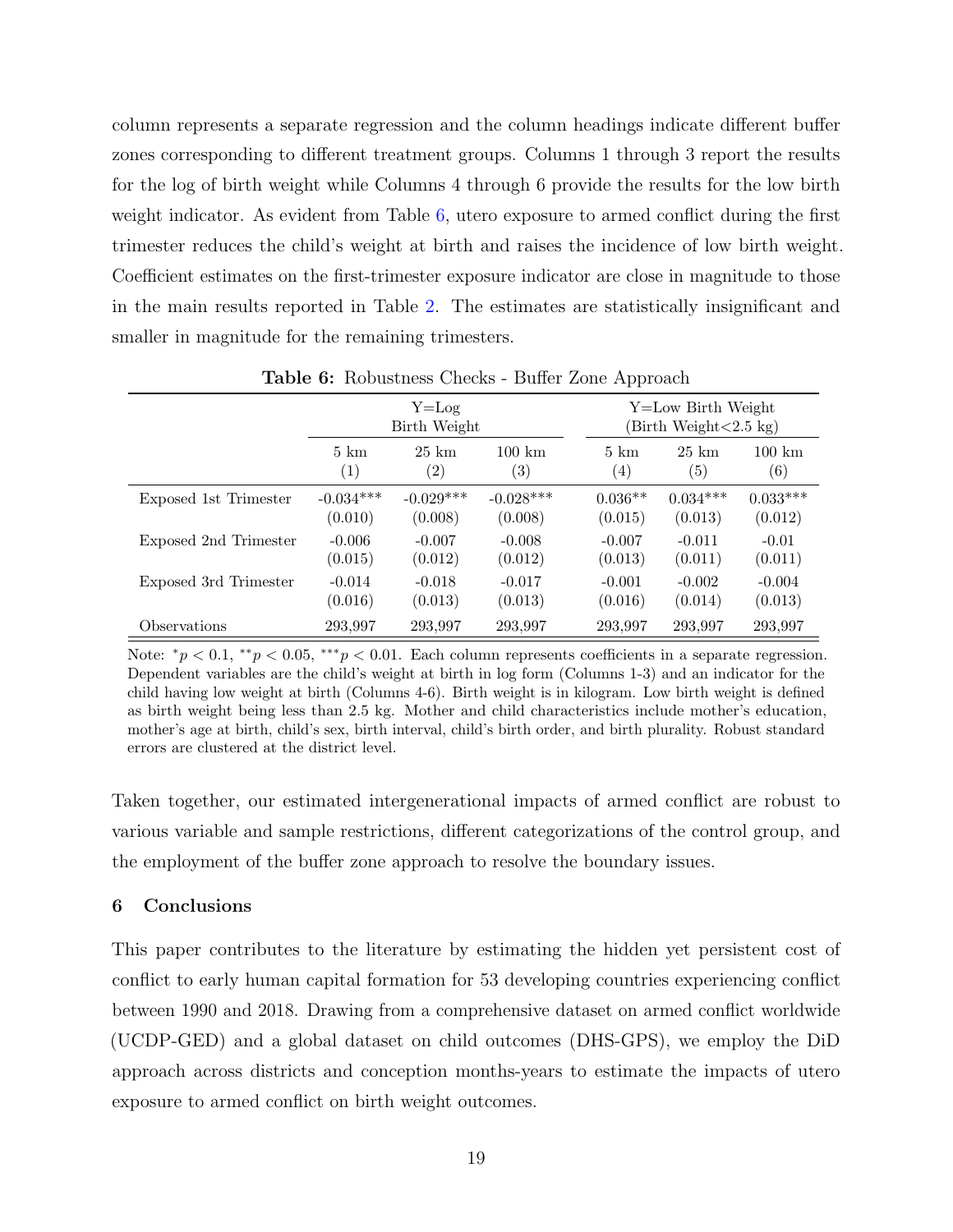We find that intrauterine exposure to armed conflict in early pregnancy imposes adverse ramifications on newborn health proxied by birth weight outcomes. Particularly, experiencing armed conflict during the first trimester of pregnancy induces the mother to give birth to an infant weighing 2.8% less and makes her 3.2 percentage points more likely to give birth to a low birth weight infant. There is not enough evidence for the impacts of exposure during the second and third trimester. Our results are insensitive to various robustness checks.

Exploring the heterogeneity in the intergenerational impacts of armed conflict, we uncover that infants born to poor and low educated mothers are the most vulnerable group. Specifically, poor mothers exposed to armed conflict during the first trimester are more likely to give birth to low birth weight infants by 5.7 percentage points while the effect on non-poor mothers is smaller in magnitude and statistically insignificant. The incidence of low birth weight is 4 percentage points higher for low educated women whereas there is no such negative effect for higher educated women.

Our findings highlight the critical but less apparent cost of conflict. As the negative effects of poor infant health persist into adulthood (Reyes and Manalich, 2005; Black et al., 2007; Oreopoulos et al., 2008; Xie et al., 2019), the adverse impacts detected in this paper emphasize the detrimental ramifications of armed conflict on long-term human capital. As a result, policy interventions before, during, and after the occurrence of conflict are needed to minimize the tremendous cost of conflict. First, the paper calls for global efforts in the prevention of conflict. Investment in peacekeeping troops and the implementation of various economic sanctions as well as aids that are intended to place pressure on the protagonists before military interventions are crucial to prevent the breakout of armed conflict (Dunne et al., 2013). Second, our findings highlight the role of mitigation strategies in ongoing armed conflict. Specifically, the development of non-military forces such as polices, technicians, doctors, etc. could help deal with the immediate cost of conflict. Interventions that seek to raise the nutritional intake of low-income pregnant women who suffer from armed conflict can avert the unfavorable birth outcomes. Third, the study further underlines the importance of post-conflict reconstruction initiatives. Public assistance that aims to improve the welfare of conflict-inflicted children, especially those from disadvantaged backgrounds, should be one of the top priorities. For instance, nutrition assistance programs, free health care for children, reduced school fees can help to partially offset the human capital consequences of utero exposure to armed conflict.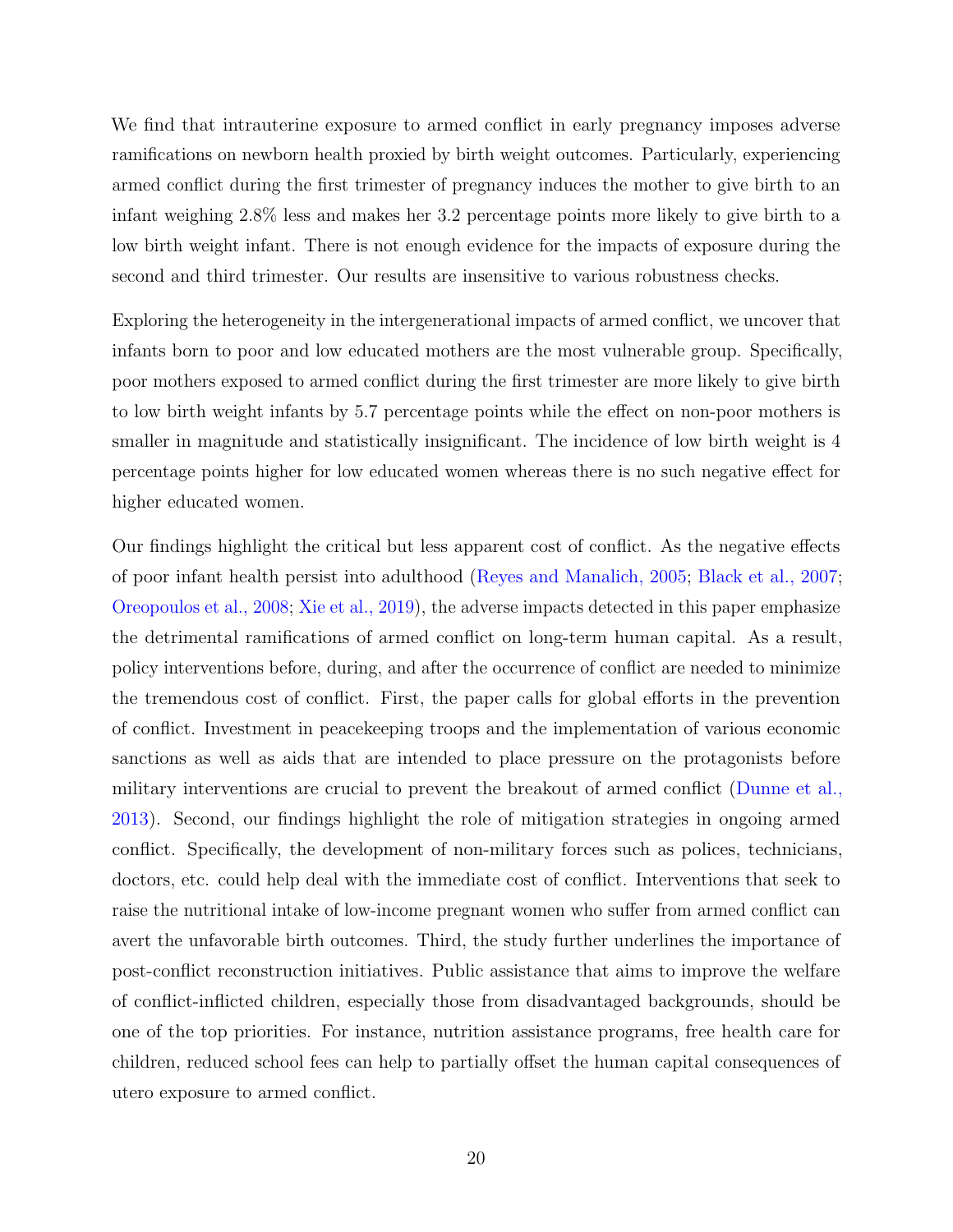#### References

- [1] Akbulut-Yuksel, M. (2014). Children of war the long-run effects of large-scale physical destruction and warfare on children. Journal of Human resources,  $49(3)$ , 634-662.
- [2] Alamir, A., Bozzoli, C., Bruck, T., & De Groot, O. J. (2018). The Global Economic Burden of Violent Conflict. ECARES Working Papers, 2018.
- [3] Black, S. E., Devereux, P. J., & Salvanes, K. G. (2007). From the cradle to the labor market? The effect of birth weight on adult outcomes. The Quarterly Journal of Economics, 122 (1), 409-439.
- [4] Blondel, B., Kogan, M. D., Alexander, G. R., Dattani, N., Kramer, M. S., Macfarlane, A., & Wen, S. W. (2002). The impact of the increasing number of multiple births on the rates of preterm birth and low birthweight: an international study. American Journal of Public Health, 92 (8), 1323-1330.
- [5] Brown, R. (2020). The Intergenerational Impact of Terror: Did the 9/11 Tragedy Impact the Initial Human Capital of the Next Generation?. Demography, 1-23.
- [6] Bruck, T., Di Maio, M., & Miaari, S. H. (2019). Learning the hard way: The effect of violent conflict on student academic achievement. Journal of the European Economic Association,  $17(5)$ , 1502-1537.
- [7] Bruck, T., Justino, P., and Martin-Shields, C. P. (2017). Conflict and development: Recent research advances and future agendas (No. 2017/178). WIDER Working Paper.
- [8] Bundervoet, T., Verwimp, P., & Akresh, R. (2009). Health and Civil War in Rural Burundi. Journal of Human Resources,  $44(2)$ , 536-563.
- [9] Camacho, A. (2008). Stress and birth weight: evidence from terrorist attacks. American Economic Review, 98 (2), 511-15.
- [10] Catalano, R., Bruckner, T., Marks, A. R., & Eskenazi, B. (2006). Exogenous shocks to the human sex ratio: the case of September 11, 2001 in New York City. Human Reproduction, 21 (12), 3127-3131.
- [11] Chen, X. K., Wen, S. W., Fleming, N., Demissie, K., Rhoads, G. G., & Walker, M. (2007). Teenage pregnancy and adverse birth outcomes: a large population based retrospective cohort study. International Journal of Epidemiology, 36 (2), 368-373.
- [12] CondeAgudelo, A., RosasBermudez, A., Castao, F., & Norton, M. H. (2012). Effects of birth spacing on maternal, perinatal, infant, and child health: a systematic review of causal mechanisms. Studies in Family Planning,  $\frac{43(2)}{93-114}$ .
- [13] Corman, H., Joyce, T. J., & Grossman, M. (1987). Birth outcome production function in the United States. Journal of Human Resources, 339-360.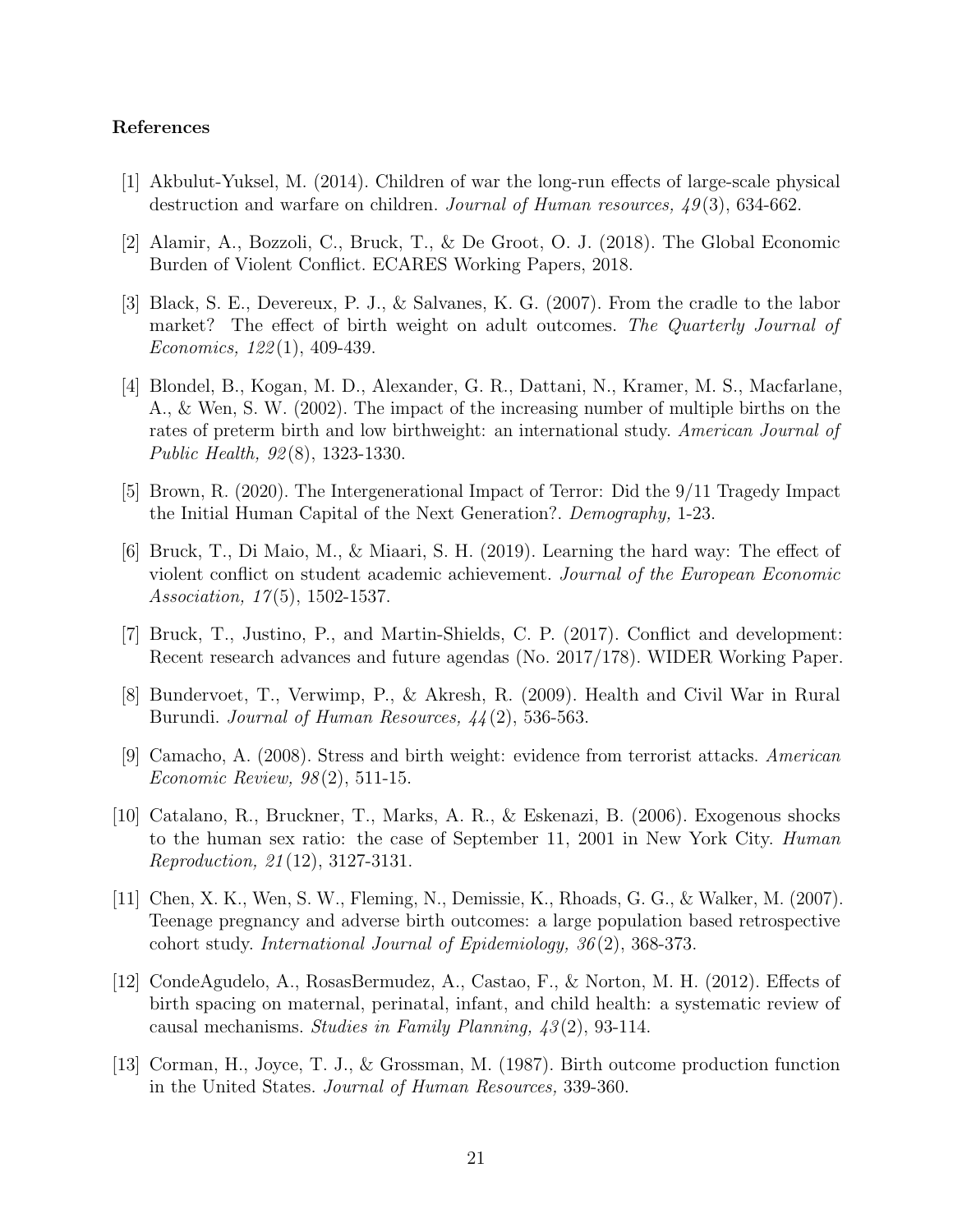- [14] Currie, J., & Moretti, E. (2003). Mother's education and the intergenerational transmission of human capital: Evidence from college openings. The Quarterly Journal of Economics, 118 (4), 1495-1532.
- [15] Currie, J., & Rossin-Slater, M. (2013). Weathering the storm: Hurricanes and birth outcomes. Journal of Health Economics, 32 (3), 487-503.
- [16] Currie, J., Mueller-Smith, M., & Rossin-Slater, M. (2019). Violence while in utero: The impact of assaults during pregnancy on birth outcomes (No. w24802). National Bureau of Economic Research.
- [17] Devakumar, D., Birch, M., Osrin, D., Sondorp, E., & Wells, J. C. (2014). The intergenerational effects of war on the health of children. *BMC medicine*,  $12(1)$ , 57.
- [18] Dunne, J. P., Hoeffler, A., & Mack, A. (2013). Armed Conflicts. In B. Lomborg (Ed), Global Problems, Smart Solutions: Costs and Benefits (pp. 21-71). New York, NY: Cambridge University Press for Copenhagen Consensus.
- [19] Dupuy, Kendra, Rustad, & Siri Aas. (2018). Trends in Armed Conflict, 1946-2017. Peace Research Institute Oslo Conflict Trends, pp. 5.
- [20] Eskenazi, B., Marks, A. R., Catalano, R., Bruckner, T., & Toniolo, P. G. (2007). Low birthweight in New York City and upstate New York following the events of September 11th. Human Reproduction, 22 (11), 3013-3020.
- [21] Fotso, J. C., Cleland, J., Mberu, B., Mutua, M., & Elungata, P. (2013). Birth spacing and child mortality: an analysis of prospective data from the Nairobi urban health and demographic surveillance system. Journal of Biosocial Science, 45(6), 779-798.
- [22] Field, T., Diego, M., & Hernandez-Reif, M. (2006). Prenatal depression effects on the fetus and newborn: a review. Infant Behavior and Development, 29 (3), 445-455.
- [23] Field, T., & Diego, M. (2008). Cortisol: the culprit prenatal stress variable. International Journal of Neuroscience, 118 (8), 1181-1205.
- [24] Ghobarah, H. A., Huth, P., & Russett, B. (2004). The post-war public health effects of civil conflict. Social science  $\mathcal{C}$  medicine, 59(4), 869-884.
- [25] Gibbs, C. M., Wendt, A., Peters, S., & Hogue, C. J. (2012). The impact of early age at first childbirth on maternal and infant health. Paediatric and Perinatal Epidemiology, 26, 259-284.
- [26] Gluckman, P. D. (2004). The fetal matrix: evolution, development and disease. Cambridge University Press.
- [27] Grossman, M., & Joyce, T. J. (1990). Unobservables, pregnancy resolutions, and birth weight production functions in New York City. Journal of Political Economy, 98(5, Part 1), 983-1007.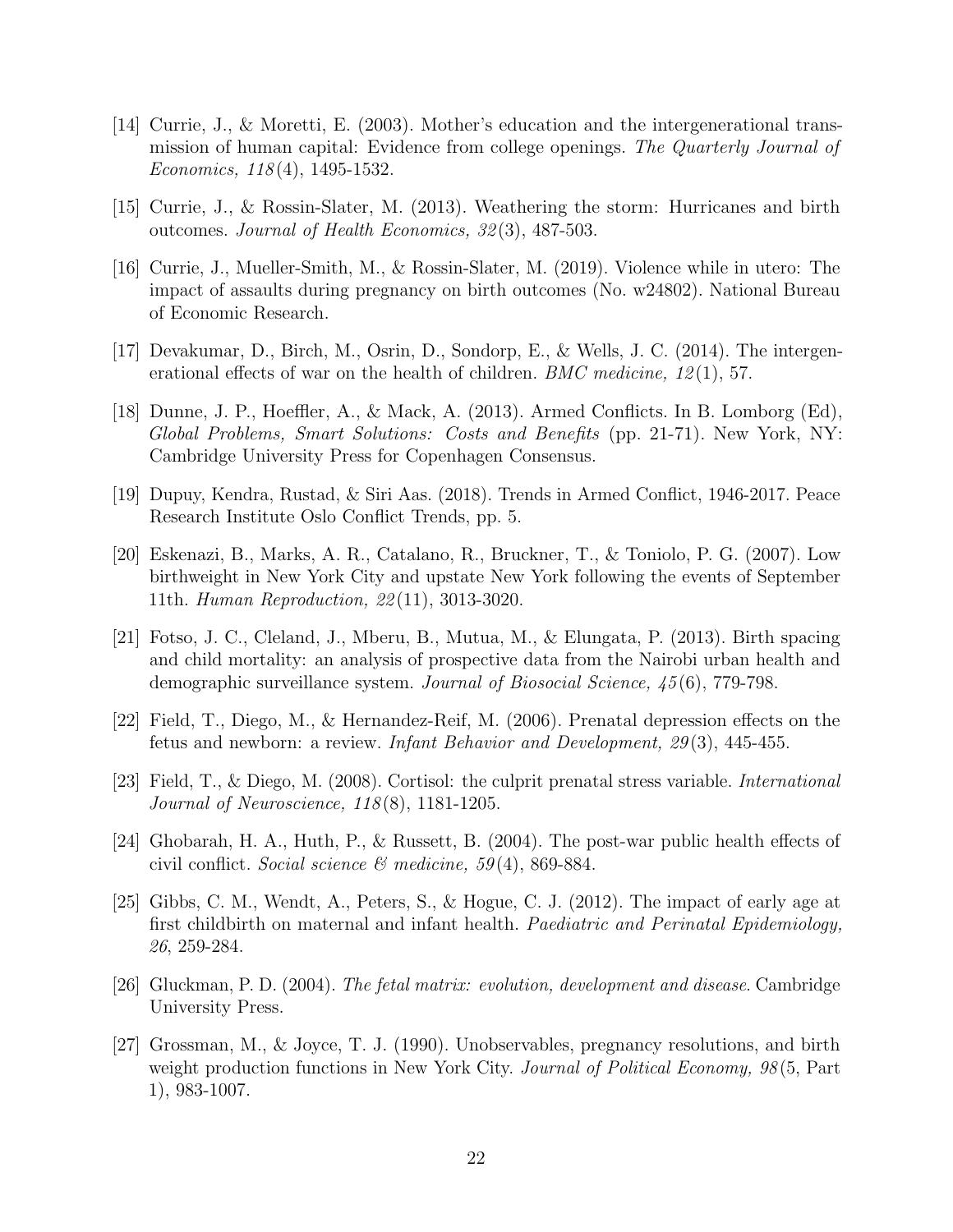- [28] Grytten, J., Skau, I., & Sorensen, R. J. (2014). Educated mothers, healthy infants. The impact of a school reform on the birth weight of Norwegian infants 19672005. Social Science & Medicine, 105, 84-92.
- [29] Le, K., & Nguyen, M. (2020a). Aerial bombardment and educational attainment. International Review of Applied Economics, 34 (3), 361-383.
- [30] Le, K., & Nguyen, M. (2020b). Shedding light on maternal education and child health in developing countries. World Development, 133, 105005.
- [31] Ludwig, D. S., & Currie, J. (2010). The association between pregnancy weight gain and birthweight: a within-family comparison. The Lancet,  $376(9745)$ , 984-990.
- [32] Lunney, L. H. (1998). Compensatory placental growth after restricted maternal nutrition in early pregnancy. *Placenta*,  $19(1)$ , 105-111.
- [33] Mansour, H., & Rees, D. I. (2012). Armed conflict and birth weight: Evidence from the al-Aqsa Intifada. Journal of Development Economics, 99 (1), 190-199.
- [34] Matsumoto, B. (2018). Family ruptures, stress, and the mental health of the next generation: comment. American Economic Review, 108 (4-5), 1253-55.
- [35] Miguel, E., & Roland, G. (2011). The long-run impact of bombing Vietnam. Journal of Development Economics,  $96(1)$ , 1-15.
- [36] Oreopoulos, P., Stabile, M., Walld, R., & Roos, L. L. (2008). Short-, medium-, and long-term consequences of poor infant health an analysis using siblings and twins. *Journal* of Human Resources,  $43(1)$ , 88-138.
- [37] Persson, P., & Rossin-Slater, M. (2018). Family ruptures, stress, and the mental health of the next generation. American Economic Review, 108 (4-5), 1214-52.
- [38] Quintana-Domeque, C., & Rodenas-Serrano, P. (2017). The hidden costs of terrorism: The effects on health at birth. Journal of Health Economics, 56, 47-60.
- [39] Reyes, L., & Manalich, R. (2005). Long-term consequences of low birth weight. Kidney International, 68, S107-S111.
- [40] Sachs, J. (2008). The End of Poverty: Economic Possibilities for Our Time. European Journal of Dental Education, 12, 17-21.
- [41] Sanders, N. J., & Stoecker, C. (2015). Where have all the young men gone? Using sex ratios to measure fetal death rates. Journal of Health Economics, 41, 30-45.
- [42] Schneider, M. L., Roughton, E. C., Koehler, A. J., & Lubach, G. R. (1999). Growth and development following prenatal stress exposure in primates: an examination of ontogenetic vulnerability. *Child Development*,  $70(2)$ , 263-274.
- [43] Shemyakina, O. (2011). The effect of armed conflict on accumulation of schooling: Results from Tajikistan. Journal of Development Economics, 95 (2), 186-200.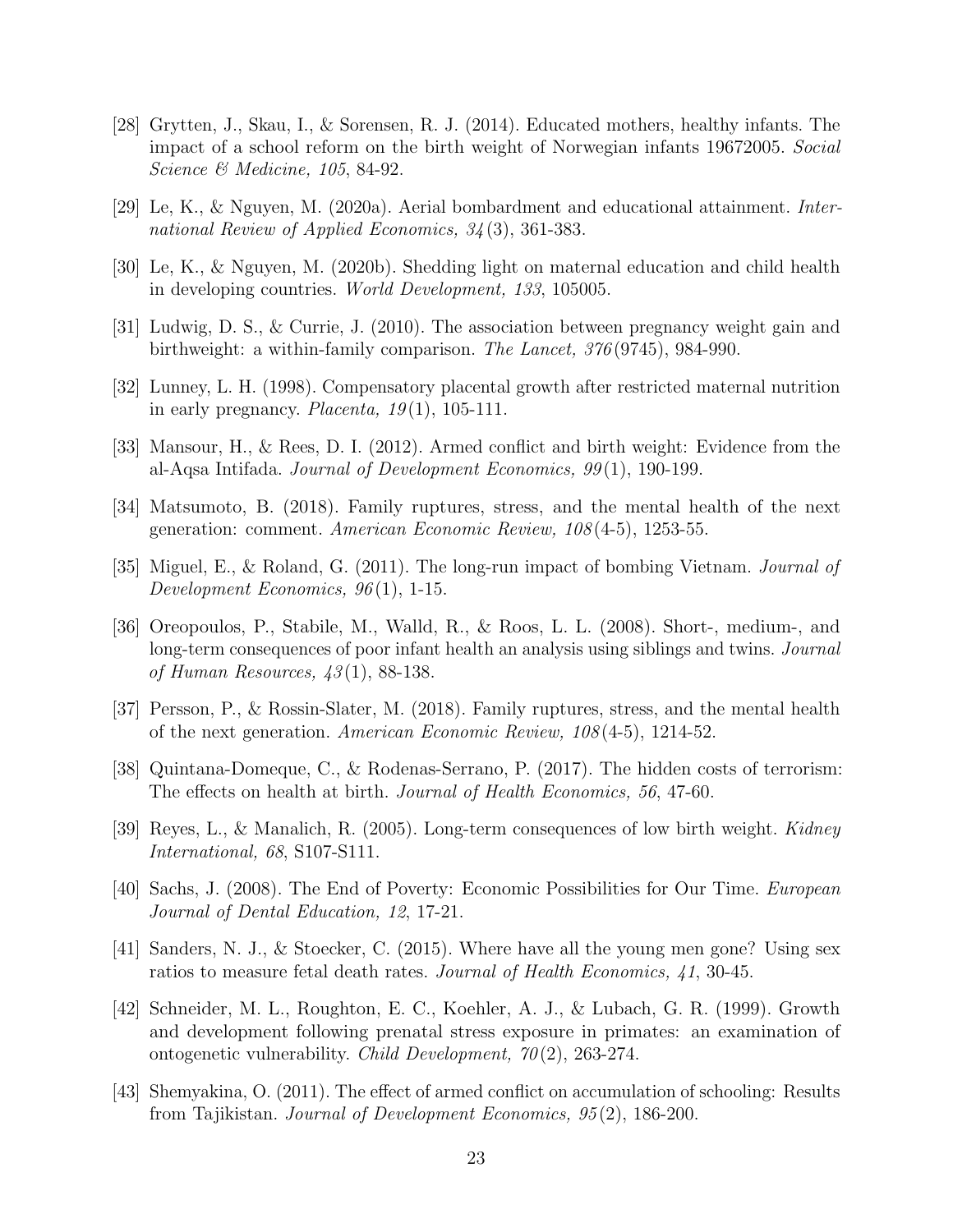- [44] Sherrieb, K., & Norris, F. H. (2013). Public health consequences of terrorism on maternalchild health in New York City and Madrid. Journal of Urban Health,  $90(3)$ , 369-387.
- [45] Stina, H. (2019). UCDP GED, Codebook version 19.1. Department of Peace and Conflict Research, Uppsala University.
- [46] Sundberg, R., & Melander, E. (2013). Introducing the UCDP georeferenced event dataset. Journal of Peace Research,  $50(4)$ , 523-532.
- [47] Todd Jewell, R., & Triunfo, P. (2006). The impact of prenatal care on birthweight: the case of Uruguay. Health Economics,  $15(11)$ ,  $1245-1250$ .
- [48] Torche, F. (2011). The effect of maternal stress on birth outcomes: exploiting a natural experiment. Demography,  $48(4)$ , 1473-1491.
- [49] Usta, J., Farver, J. A. M., & Zein, L. (2008). Women, war, and violence: surviving the experience. Journal of Women's Health,  $17(5)$ , 793-804.
- [50] Van den Bergh, B. R., Mulder, E. J., Mennes, M., & Glover, V. (2005). Antenatal maternal anxiety and stress and the neurobehavioural development of the fetus and child: links and possible mechanisms. A review. *Neuroscience*  $\mathscr B$  *Biobehavioral Reviews*,  $29(2)$ , 237-258.
- [51] Wehby, G. L., Murray, J. C., Castilla, E. E., LopezCamelo, J. S., & Ohsfeldt, R. L. (2009). Quantile effects of prenatal care utilization on birth weight in Argentina. Health Economics, 18 (11), 1307-1321.
- [52] World Bank. (2011). Making Societies More Resilient to Violence: A Conceptual Framework for the Conflict, Crime and Violence Agenda, Conflict, Crime, and Violence Team, World Bank, Washington, DC.
- [53] Xie, L. F., Alos, N., Cloutier, A., Bland, C., Dubois, J., Nuyt, A. M., & Luu, T. M. (2019). The long-term impact of very preterm birth on adult bone mineral density. Bone Reports, 10, 100189.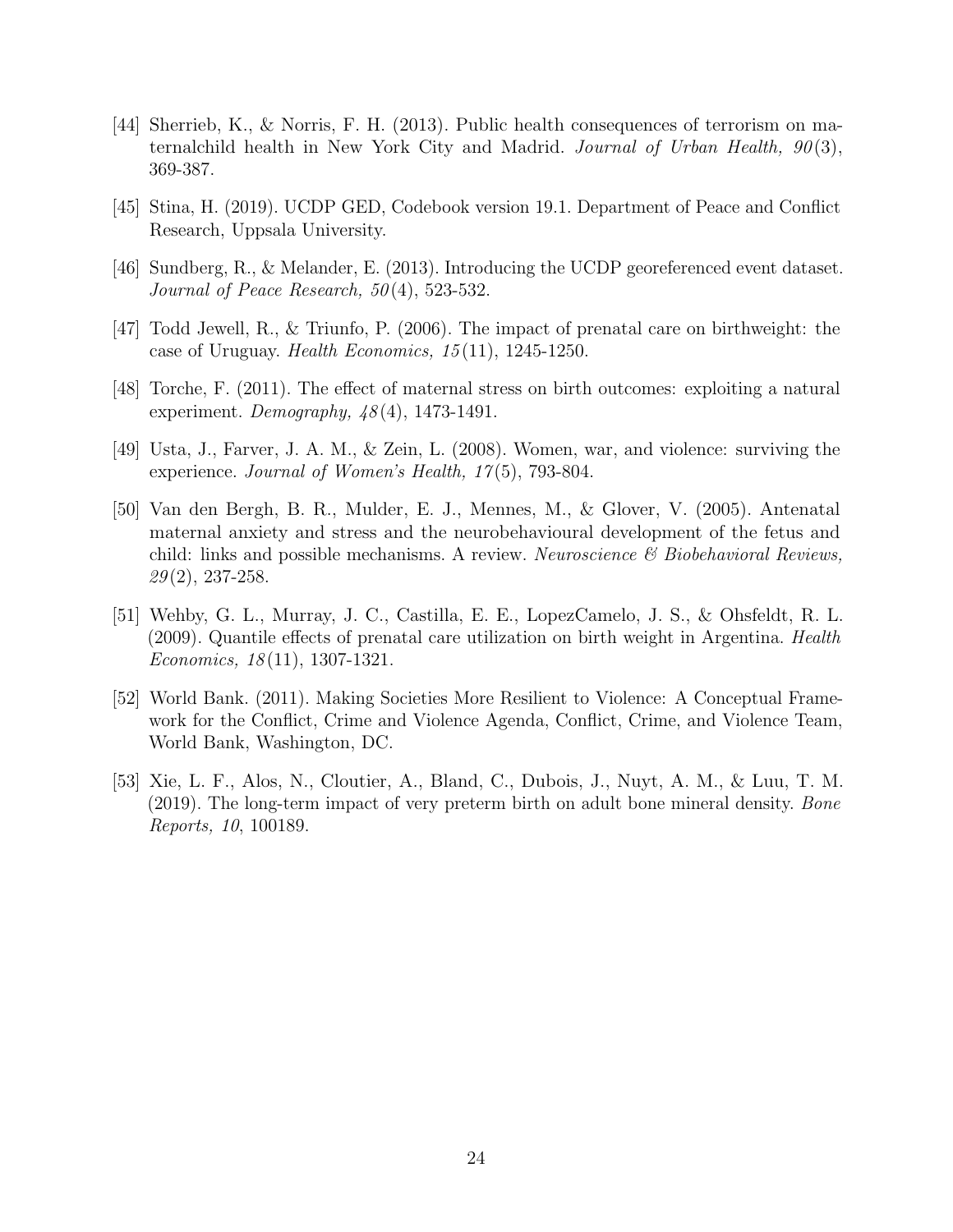## Appendix A



Figure A1: Buffer Zone Illustration

Note: The figure illustrates the idea of buffer zone by zooming into Cote d'Ivoire. The black and gray line boundaries represent the country and district border respectively. The blue points are the coordinates of residential clusters. The blue regions circling around the blue points are the buffer zones of 5 km for the clusters. The red arrows point to the locations of all armed conflicts during the period of 1990-2018.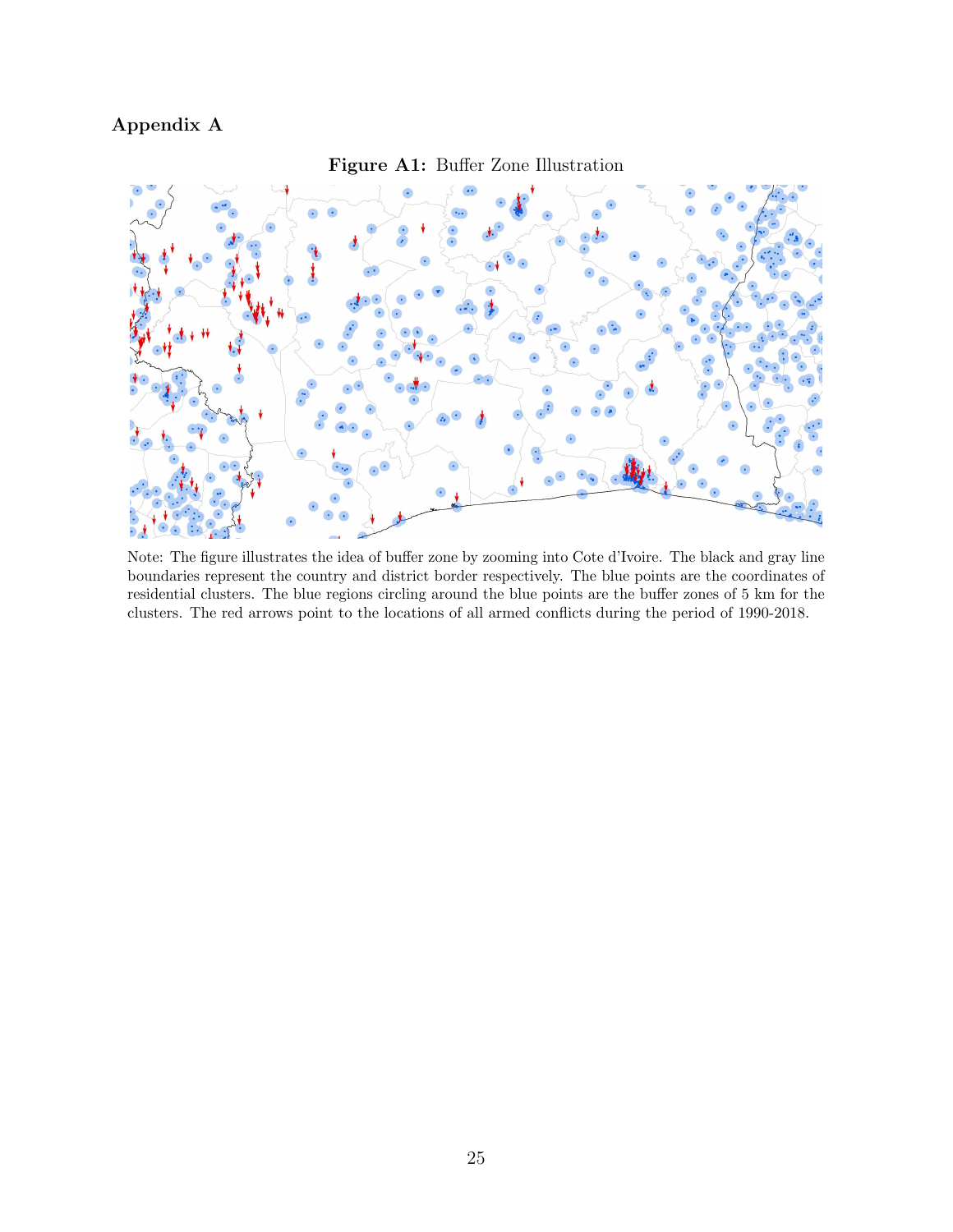| $\#$           | Country Code        | Country Name        | #      | Country Code        | Country Name     |
|----------------|---------------------|---------------------|--------|---------------------|------------------|
| $\mathbf 1$    | AL                  | Albania             | 28     | LS                  | Lesotho          |
| $\overline{2}$ | AM                  | Armenia             | 29     | MA                  | Morocco          |
| 3              | AO                  | Angola              | $30\,$ | MD                  | $\rm Madagascar$ |
| 4              | BF                  | Burkina Faso        | 31     | ML                  | Mali             |
| $\overline{5}$ | <b>BJ</b>           | Benin               | $32\,$ | $\mbox{MM}$         | Myanmar          |
| 6              | BO                  | <b>Bolivia</b>      | 33     | <b>MW</b>           | Malawi           |
| 7              | BU                  | Burundi             | 34     | $\rm MZ$            | Mozambique       |
| 8              | $\mathop{\rm CD}$   | Congo Dem Rep       | $35\,$ | $\rm NG$            | Nigeria          |
| $\overline{9}$ | CF                  | Central African Rep | 36     | $\rm NI$            | Niger            |
| 10             | CI                  | Cote d'Ivoire       | 37     | $\mathrm{NM}$       | Namibia          |
| 11             | CM                  | Cameroon            | 38     | NP                  | Nepal            |
| 12             | CO                  | Colombia            | $39\,$ | $\rm PE$            | Peru             |
| 13             | DR                  | Dominican Rep       | 40     | PK                  | Pakistan         |
| 14             | EG                  | Egypt               | 41     | $\mathbf{RW}$       | Rwanda           |
| 15             | $\operatorname{ET}$ | Ethiopia            | 42     | SL                  | Sierra Leone     |
| 16             | <b>GH</b>           | Ghana               | 43     | SN                  | Senegal          |
| 17             | ${\rm GN}$          | Guinea              | 44     | $\operatorname{SZ}$ | Swaziland        |
| 18             | GU                  | Guatemala           | 45     | TD                  | Chad             |
| 19             | GY                  | Guyana              | 46     | TG                  | <b>Togo</b>      |
| 20             | <b>HN</b>           | Honduras            | 47     | $\rm TJ$            | Tajikistan       |
| 21             | HT                  | Haiti               | 48     | TL                  | Timor-Leste      |
| 22             | IA                  | India               | $49\,$ | $\operatorname{TZ}$ | Tanzania         |
| 23             | JO                  | Jordan              | 50     | UG                  | Uganda           |
| 24             | KE                  | Kenya               | 51     | ZA                  | South Africa     |
| 25             | KH                  | Cambodia            | 52     | ZM                  | Zambia           |
| 26             | KY                  | Kyrgyz Rep          | 53     | ZW                  | Zimbabwe         |
| 27             | LB                  | Liberia             |        |                     |                  |

Table A1: List of Countries

Note: This table provides the list of countries in our sample. These 53 countries all experienced armed conflict between 1990 and 2018.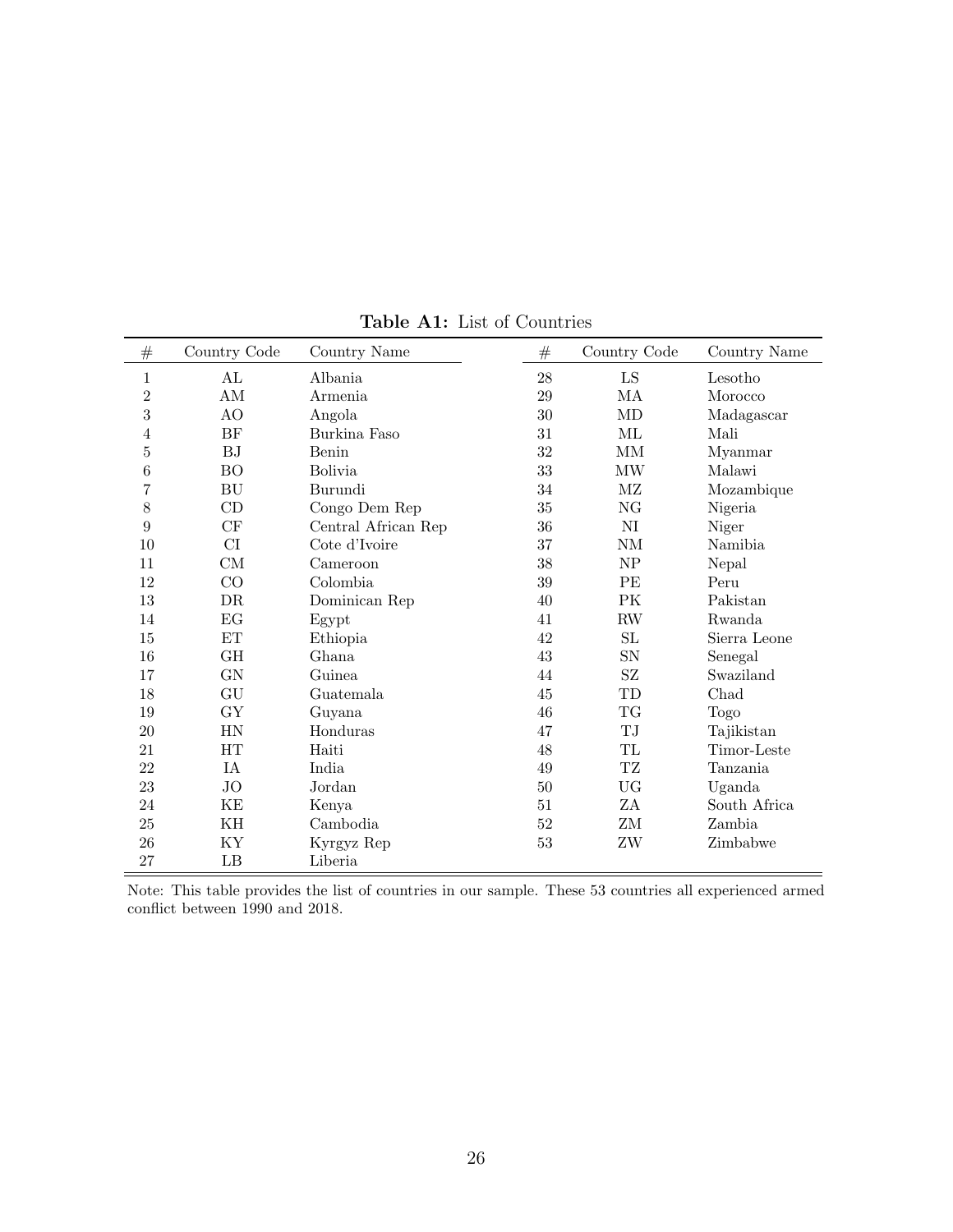| Country             | During<br>Pregnancy | $10\ \mbox{Months}$<br>before Conception | 12 Months<br>after Delivery | before Conception<br>or after Delivery |
|---------------------|---------------------|------------------------------------------|-----------------------------|----------------------------------------|
|                     | (1)                 | (2)                                      | (3)                         | (4)                                    |
| Albania             | $\boldsymbol{0}$    | $\boldsymbol{0}$                         | $\overline{0}$              | 94.2                                   |
| Armenia             | $\overline{0}$      | $\overline{0}$                           | $\theta$                    | $20.0\,$                               |
| Angola              | $\theta$            | $\boldsymbol{0}$                         | 0.5                         | 19.7                                   |
| Burkina Faso        | $\overline{0}$      | $\overline{0}$                           | $\theta$                    | 100.0                                  |
| Benin               | $\overline{0}$      | $\overline{0}$                           | $\overline{0}$              | 100.0                                  |
| <b>Bolivia</b>      | $\overline{0}$      | $\overline{0}$                           | $\theta$                    | 98.0                                   |
| Burundi             | 0.4                 | $0.5\,$                                  | 1.5                         | 32.6                                   |
| Congo Dem Rep       | 1.4                 | 1.4                                      | 1.8                         | 68.9                                   |
| Central African Rep | $\rm 0.2$           | $\rm 0.3$                                | 0.1                         | 99.6                                   |
| Cote d'Ivoire       | 1.9                 | 0.4                                      | 2.6                         | 82.3                                   |
| Cameroon            | 0.5                 | 0.3                                      | 0.4                         | 85.9                                   |
| Colombia            | $1.5\,$             | 3.1                                      | 1.0                         | 29.4                                   |
| Dominican Rep       | $\boldsymbol{0}$    | $\boldsymbol{0}$                         | $\boldsymbol{0}$            | 100.0                                  |
| Egypt               | 0.7                 | 0.5                                      | 0.9                         | 84.1                                   |
| Ethiopia            | 2.1                 | 2.0                                      | 1.3                         | 40.5                                   |
| Ghana               | 0.1                 | 0.1                                      | $\boldsymbol{0}$            | 96.1                                   |
| Guinea              | 0.7                 | 1.7                                      | 0.5                         | 62.2                                   |
| Guatemala           | $\boldsymbol{0}$    | $\boldsymbol{0}$                         | $\boldsymbol{0}$            | 59.7                                   |
| Guyana              | $0.5\,$             | 0.4                                      | 1.1                         | 99.3                                   |
| Honduras            | $0.1\,$             | $\boldsymbol{0}$                         | 0.2                         | 91.0                                   |
| Haiti               | $1.1\,$             | 0.7                                      | 1.2                         | 72.5                                   |
| India               | $1.1\,$             | 1.4                                      | 1.4                         | $57.9\,$                               |
| Jordan              | 0.02                | $\boldsymbol{0}$                         | $\boldsymbol{0}$            | 94.2                                   |
| Kenya               | $1.1\,$             | $0.8\,$                                  | 1.3                         | 85.7                                   |
| Cambodia            | 0.4                 | $0.5\,$                                  | 0.2                         | $56.5\,$                               |
| Kyrgyz Rep          | $\boldsymbol{0}$    | $0.1\,$                                  | $\rm 0.2$                   | 83.6                                   |
| Liberia             | $\boldsymbol{0}$    | $\boldsymbol{0}$                         | $\boldsymbol{0}$            | $5.7\,$                                |
| Lesotho             | $\boldsymbol{0}$    | $\overline{0}$                           | $\boldsymbol{0}$            | $\boldsymbol{0}$                       |
| Morocco             | $0.1\,$             | $\boldsymbol{0}$                         | 2.4                         | $99.2\,$                               |
| Madagascar          | $\boldsymbol{0}$    | $\overline{0}$                           | $\boldsymbol{0}$            | 100.0                                  |
| Mali                | $1.5\,$             | $0.9\,$                                  | $2.3\,$                     | 86.2                                   |
| Myanmar             | 2.8                 | 1.1                                      | 2.7                         | 28.7                                   |
| Malawi              | $\boldsymbol{0}$    | $\boldsymbol{0}$                         | $\boldsymbol{0}$            | 77.4                                   |
| Mozambique          | $\boldsymbol{0}$    | $\boldsymbol{0}$                         | $\boldsymbol{0}$            | 36.7                                   |
| Nigeria             | $1.5\,$             | $1.5\,$                                  | $2.7\,$                     | 86.4                                   |
| Niger               | $2.2\,$             | $0.6\,$                                  | $5.0\,$                     | 95.6                                   |
| Namibia             | $\rm 0.02$          | $\overline{0}$                           | $\overline{0}$              | $95.3\,$                               |
| Nepal               | $\!3.2\!$           | $3.0\,$                                  | 4.2                         | $11.5\,$                               |
| Peru                | $\rm 0.3$           | $0.4\,$                                  | $0.5\,$                     | 46.8                                   |
| Pakistan            | $7.8\,$             | $7.2\,$                                  | $7.6\,$                     | $19.5\,$                               |
| Rwanda              | $0.02\,$            | $\boldsymbol{0}$                         | $\boldsymbol{0}$            | $7.4\,$                                |
| Sierra Leone        | $\boldsymbol{0}$    | $\boldsymbol{0}$                         | $\boldsymbol{0}$            | $\boldsymbol{0}$                       |

Table A2: Proportion of Women Exposed to Armed Conflict by Country

(table cont'd.)